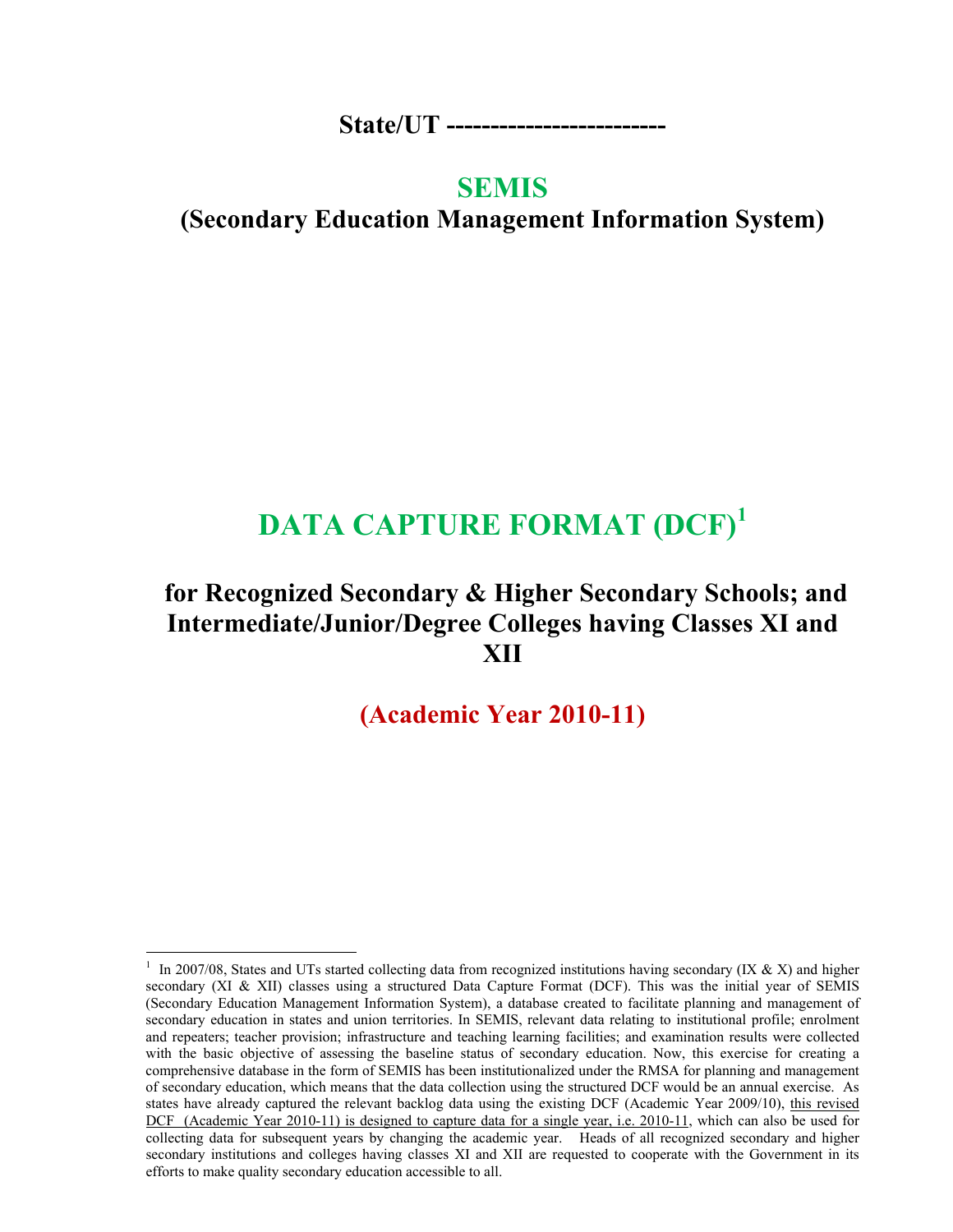$\copyright$  Department of Educational Planning, National University of Educational Planning and Administration 17-B, Sri Aurobindo Marg, New Delhi -110016, October 2010

Printed by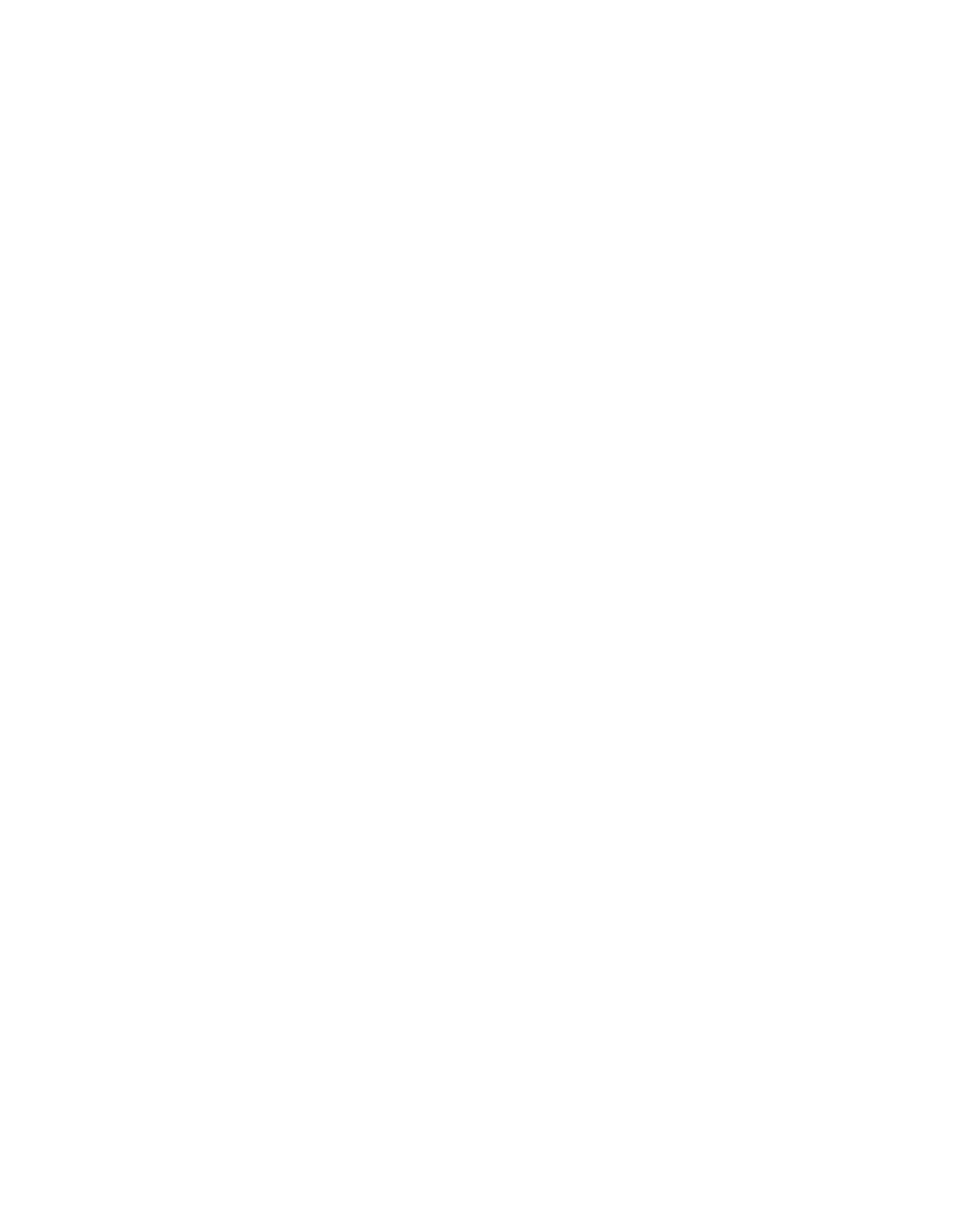# **Secondary Education Management Information System (SEMIS)**

# Instructions for filling up the Data Capture Format<sup>2</sup> for Recognized **Secondary & Higher Secondary Schools; and Intermediate/ Junior/Degree Colleges having Classes XI and XII**

## **(Academic Year 2010-11)**

### **Purpose of SEMIS**

The Secondary Education Management Information System aims at creating a comprehensive database on secondary and higher secondary education for facilitating planning, monitoring and related secondary education management activities under the RMSA. The SEMIS intends to cover all recognized institutions in the State/UT imparting secondary and higher secondary education. It envisages collecting relevant data relating to profile of the institution, enrolment, repeaters, passouts, teacher provisions, infrastructure and teaching-learning facilities, and school level income and expenditures. Data thus collected using the DCF under the SEMIS would be processed and stored both at the district and state levels. Accordingly, necessary arrangements are being made at the district level to institutionalize SEMIS under the RMSA.

As part of this exercise, this Data Capture Format (DCF) is to be administered to all recognized secondary and higher secondary schools, intermediate/junior colleges/pre-university classes attached to degree colleges in the State/UT. This DCF is to be filled in by the Headmaster/Principal of the school/college. Since the reliability of the SEMIS database depends on the accuracy and completeness of the information to be furnished by the institution, you are requested to answer each item in the DCF carefully and accurately. Your commitment and cooperation have huge implications for effective planning and management of secondary education in the State/UT.

### **Please read the instructions before filling up the DCF.**

### **General Instructions**

 $\overline{a}$ 

(a) This DCF seeks information from all those institutions having classes IX-X and/or XI-XII. If your institution is having only secondary section (Classes IX-X) or higher secondary section (Classes XI-XII), please fill up the relevant questions (or items of the questions) and strike out (X) the question(s)/item(s) and clearly overwrite on it **'Not Applicable**'. For example, if your institution has only Secondary section, item (b) in Question 8 is not relevant and you are requested to show it as given below:

|               |                       | $\ldots$ . The state position of $\ldots$ |                    |
|---------------|-----------------------|-------------------------------------------|--------------------|
| Stream        | <b>Whether Exists</b> | Number of sections in                     | Number of sections |
|               | $(Yes = 1; No = 2)$   | <b>Class XI</b>                           | in Class-XII       |
| Arts          |                       |                                           |                    |
| Science       |                       |                                           |                    |
| Commerce      |                       |                                           |                    |
| Vocational    |                       |                                           |                    |
| Agriculture   |                       |                                           |                    |
| Home Science  |                       |                                           |                    |
| Other Streams |                       |                                           |                    |
| Total         |                       |                                           |                    |

Stream-wise number of sections at higher secondary level in the school/college:

 $<sup>2</sup>$  The DCF has been developed by the Department of Educational Planning, NUEPA, New Delhi-16 in consultation with the States and</sup> UTs and also with the Department of School Education and Literacy, MHRD, Government of India. The DCF has been revised this year keeping in view the quality and reliability of data collected from the recognized secondary and higher secondary institutions.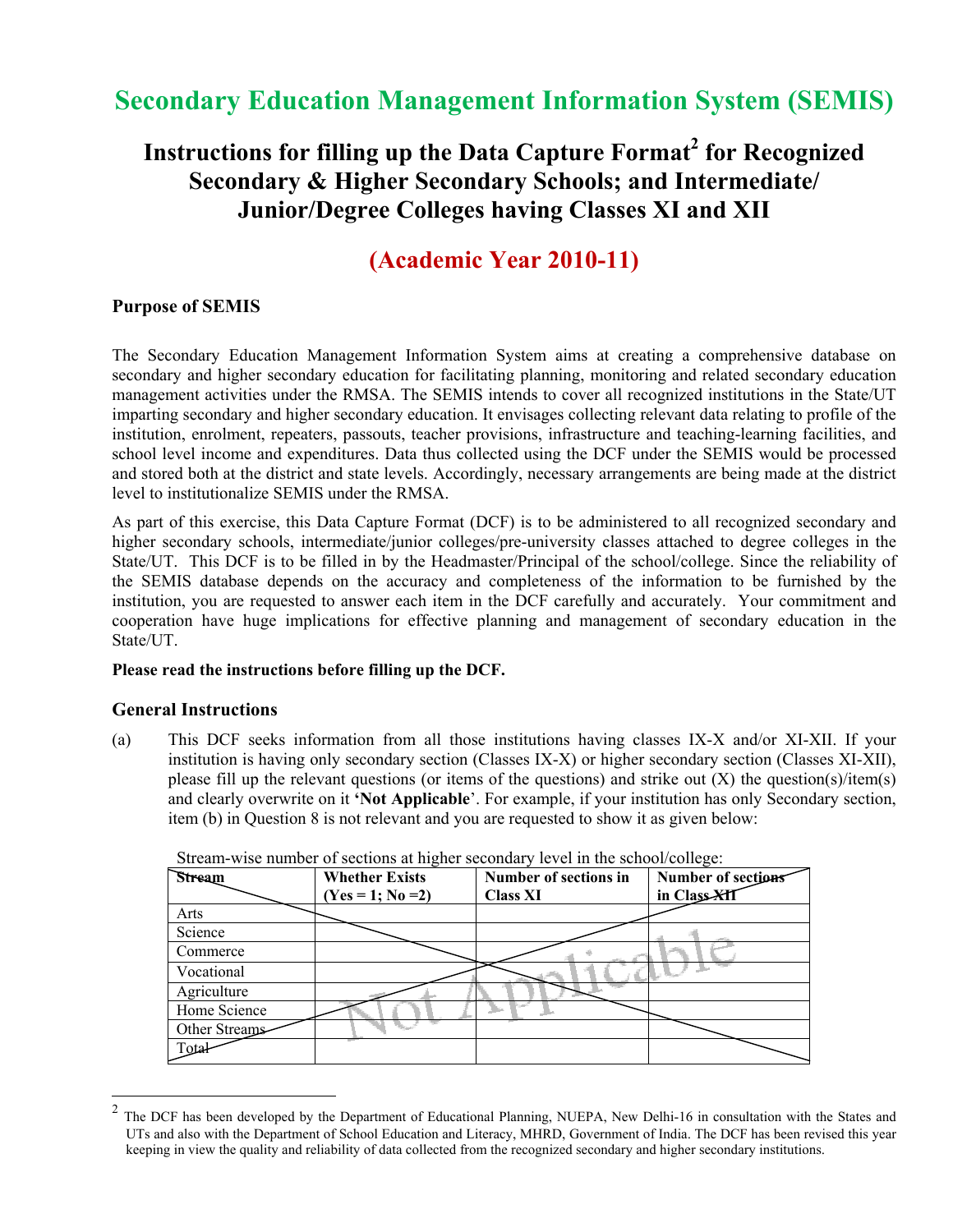- (b) Please use the international numerals while supplying the information in numbers.
- (c) The information collected from you will be computerized. Take extra care to read the question-wise instructions before supplying the information.
- (d) Most of the questions have been provided with one or more alternative responses. Each alternative response has been provided with a code. Please write the appropriate response code(s) in the given box (es).
- (e) Please do not leave any question blank/unanswered.
- (f) It was found that several institutions did not provided their full name and complete postal address while filling in the DCF during the first year of the data collection (i.e. 2007/08). This time, please ensure to provide full name and the complete postal address of the institution in the space provided in Page 1 of this DCF.

### **Question-wise Instructions**

- **Question 1:** School category will be determined on the basis of the highest class in a school/college. For example, if an institution has classes up to  $X$ , it may be termed as 'Secondary School', and if it has classes up to XII, it may be termed as 'Higher Secondary School' and if classes XI and XII are part of intermediate/junior/degree college, the category of the institution may be decided accordingly.
- **Question 2:** Write the year(s) of establishment, recognition and up-gradation of the institution (if applicable) in the relevant boxes.
- **Question 3:** Write the appropriate response code in the box.
- **Question 4 (a to k):** Please consider the following while responding to this question:

**Government:** A Government School is one which is run by the State/UT Government or Central Government or Public Sector Undertaking or an Autonomous Organization and which is fully financed by the Government.

**Local Body:** A Local Body School is one which is run by a Panchayati Raj institution or a local body such as Zilla Parishad, Municipal Corporation, Municipal Committee. Notified Area Committee and Cantonment Board.

**Private Aided:** A Private Aided School is one which is run by an individual or a private organization and receives grant from government or local body.

**Private Unaided:** A Private Unaided School is one which is managed by an individual or a private organization and does not receive any grant either from the government or the local body.

Accordingly, write the appropriate response code in the box.

**Question 5:** Write the appropriate response code in the box.

**Boys' School/College:** Boys' school/college is one in which boys are admitted to all classes and admission of girls is restricted to some specific classes.

**Girls' School/College:** Girls' school/college is one in which girls are admitted to all classes and admission of boys is restricted to some specific classes.

**Co-educational School/College:** Co-educational school/college is one in which both boys and girls are admitted to all classes in the school.

- **Question 6:** Write the appropriate response code in the box.
- **Question 7:** Please do not include pre-primary classes. Use numbers to indicate the classes, for example, if the school has classes VI to X, it should be mentioned as 06 to 10 and so on.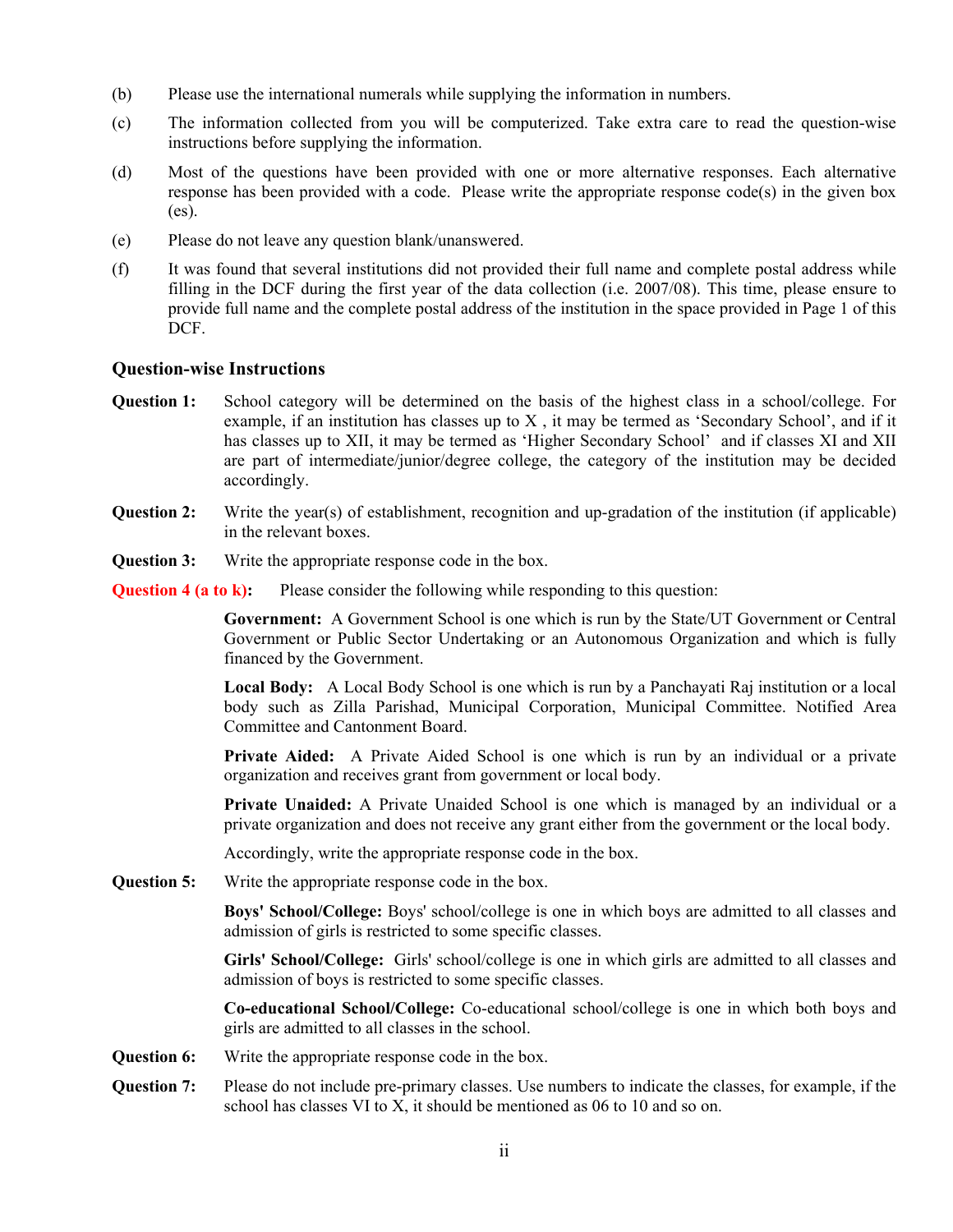| <b>Question 8:</b>     | (a) | Write the class-wise number of sections in the Table.                                                                                                                             |
|------------------------|-----|-----------------------------------------------------------------------------------------------------------------------------------------------------------------------------------|
|                        | (b) | Write the appropriate response code and the stream-wise number of classes/sections in<br>the relevant columns.                                                                    |
| Question 9 (a to e):   |     | Write the appropriate response code in the box.                                                                                                                                   |
| Questions $10 \& 11$ : |     | Please note that the medium of instruction is the language through which subjects other<br>than languages are taught. Write the appropriate response codes in the boxes using the |

language code given below:

| Language      | Code | Language  | Code | Language        | Code |
|---------------|------|-----------|------|-----------------|------|
| Angami        | 01   | Kakbarak  | 17   | Nicobaree       | 33   |
| Ao            | 02   | Kannada   | 18   | Oriya           | 34   |
| Arabic        | 03   | Kashmiri  | 19   | Oriya (lower)   | 35   |
| Assamese      | 04   | Khasi     | 20   | Persian         | 36   |
| Bengali       | 05   | Konkani   | 21   | Portuguese      | 37   |
| Bhoti         | 06   | Konyak    | 22   | Punjabi         | 38   |
| <b>Bhutia</b> | 07   | Laddakhi  | 23   | Rajasthani      | 39   |
| Bodhi         | 08   | Lepeha    | 24   | Sanskrit        | 40   |
| Bodo          | 09   | Limboo    | 25   | Sema            | 41   |
| Dogri         | 10   | Lotha     | 26   | Sindhi          | 42   |
| English       | 11   | Malayalam | 27   | Tamil           | 43   |
| French        | 12   | Manipuri  | 28   | Telugu          | 44   |
| Garo          | 13   | Marathi   | 29   | Tibetan         | 45   |
| Gujarati      | 14   | Maithili  | 30   | Urdu            | 46   |
| German        | 15   | Mizo      | 31   | Zeliang         | 47   |
| Hindi         | 16   | Nepali    | 32   | Other languages | 48   |

**Language Code** 

**Questions 12 to 15:** Provide the quantitative figures on enrolment/repeaters in the relevant columns in the given Tables. In case of Nagaland, the reference date for providing enrolment and repeaters data is April 1. If possible, schools in Nagaland should provide data on enrolment and repeaters taking  $30<sup>th</sup>$  September as the reference period.

- **Question 16:** Provide the quantitative figures on enrolment and repeaters in the Table. Physically challenged children includes children having orthopedic disability, and those having visual or hearing or intellectual or other multiple (i.e., children having more than one disability) impairments. Include those children who have 40% or more of disability. Enrolment and repeaters data for class VIII are to be provided in States/UTs where class VIII is part of secondary education. Otherwise, put zero in cells provided for giving enrolment and repeaters data for class VIII.
- **Question 17 (a & b):** Provide the quantitative figures on enrolment in the Table. Please ensure that the total enrolment figures reported here [against Question No.  $17(a)$ ] for classes VIII, IX and X must be the same as the total enrolment reported for classes VIII, IX and X for the year 2010-11- as reported in Question 12. Similarly, the total enrolment figures reported for classes XI and XII[against Question No. 17 (b)] must be the same as the total enrolment reported for classes XI and XII for the year 2010-11 as reported in Question 14 .
- **Question 18 (a & b):** Provide the quantitative figures on teachers in the Table. In some states, government and aided secondary schools have no separate teachers for teaching English. In these states, a teacher who teaches English also teaches Social Studies. Similarly, a teacher who teaches Physics, Chemistry and Mathematics also teaches Chemistry, Botany and Zoology. In such cases, identify a subject teacher on the basis of maximum time devoted for teaching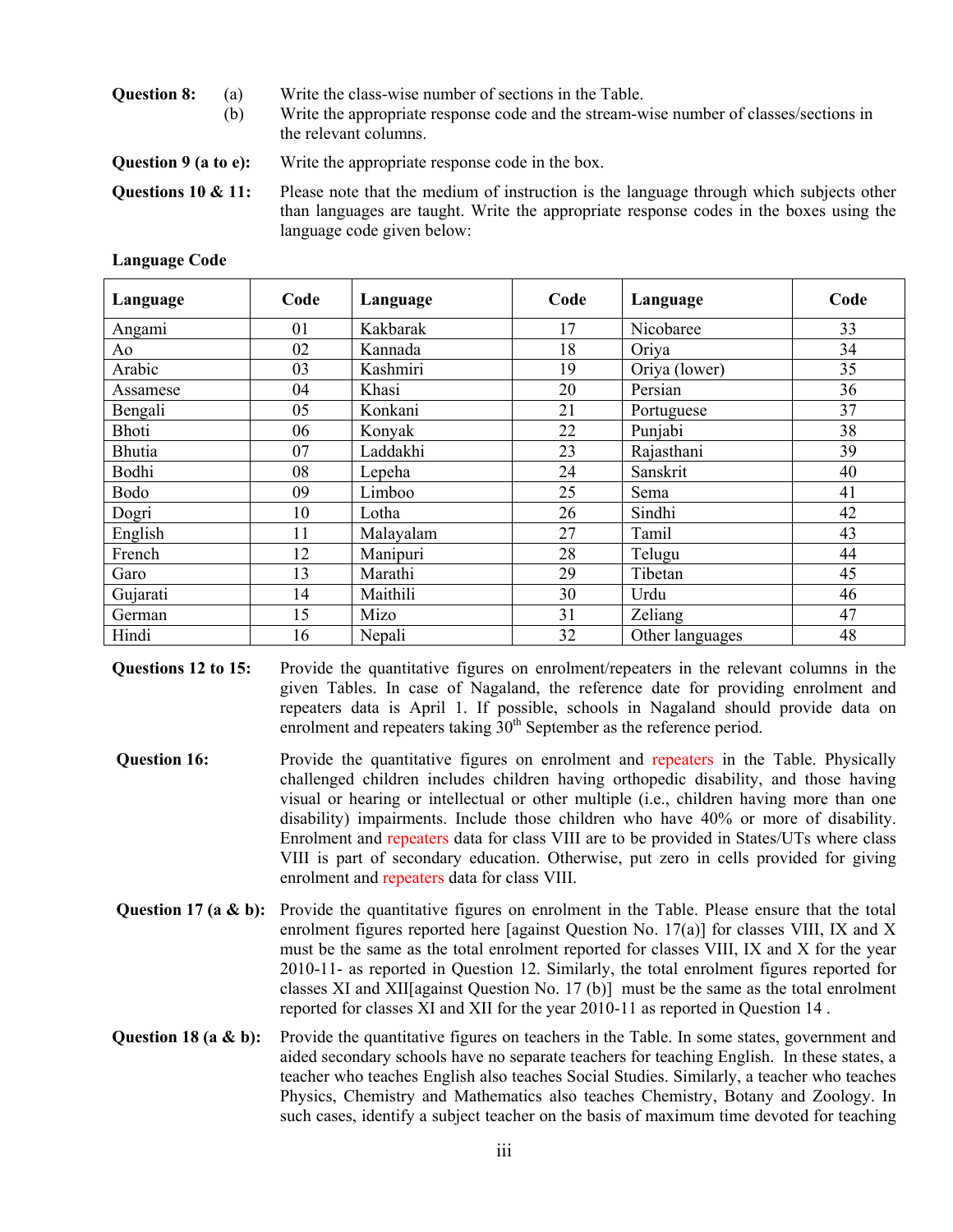that subject. Please ensure that, the total teachers of the school/college for classes IX-X and XI-XII must be equal to the sum of total regular and temporary teachers. **Question 19 (a & b):** Provide the quantitative figures in the Table. Trained teacher refers to pre-service training such as B. Ed., M. Ed., etc. the total numbers of teachers by sex, educational qualification and training status reported in Question No 19 (a)  $\&$  (b) must be equal to the total number of teachers by sex reported in Question No 18 (a) & (b) respectively. **Question 20 (a to c)**: Provide the response code/quantitative figures in the boxes. If the school/college does not have its own building, provide information about the covered area of the rented/rent free school/college building. If the school/college does not have its own building, put zeroes in the given boxes as the response to Question 21(c). **Question 21:** A school building is to be treated as *Pucca* if it has its walls made of burnt bricks, stones (duly packed with lime or cement), cement concrete or timber, plywood, artificial wood of synthetic material and PVC, and the roof made of tiles, G.I./metal/asbestos sheets, concrete, bricks, stone, timber plywood, artificial wood of synthetic material and PVC. A school building is to be considered as *Partly Pucca* if it has its walls are made of the materials mentioned above, and roof is made of other than the materials such as bamboos, grass, thatch, etc. A school building is to be treated as *Kuchcha* if its walls and roof are made of the materials other those mentioned above. **Question 22:** Provide the quantitative figures in the Table. **Question 23 (a & b):** Provide the quantitative figures in the Tables. Please follow the definitions given against Question 22 above for classifying the classrooms according to their condition. Conversion: 1 sq. ft.  $= 0.0929$  sq. meter approximately. **Question 24:** Write the response code and the quantitative figures in the relevant columns. **Question 25 (a & b):** Write the response codes in the given boxes. **Questions 26 to 35:** Write the appropriate response codes and the quantitative figures in the relevant boxes/columns in tables. **Question 36:** Provide the quantitative figures in the Table. Adequate provision of furniture implies at least chairs/benches and tables/desks for every student. Similarly, there should be at least a table and a chair for the teacher in every classroom. **Questions 37 to 44:** Write the appropriate response codes and quantitative figures in the relevant boxes/columns in tables. **Question 45:** K-YN is equipment in which all types of facilities like LCD, Computer, etc. are available. Write the appropriate response codes and the quantitative figures in the relevant columns. **Questions 46 to 49:** Write the appropriate response codes in the relevant boxes. **Questions 50 to 52:** Write the quantitative figures in the relevant columns in the given tables. Please note that while classifying the students according to their percentage of marks in class X and Class XII public examinations, include a student in a class interval who has scored marks  $\geq$  the lower limit of the class interval and < the upper limit of that class interval. For example, if a student has scored 50.0% of marks, he/she should be included in the class interval 50- 60%, not in the class interval of 40-50%. **Question 53:** Provide the details of grants disbursed to schools under the RMSA in the financial year 2009-10, their utilization and spillovers (if any) as on  $1<sup>st</sup>$  April of the next financial year. Please refer to the relevant footnotes while filling in the table.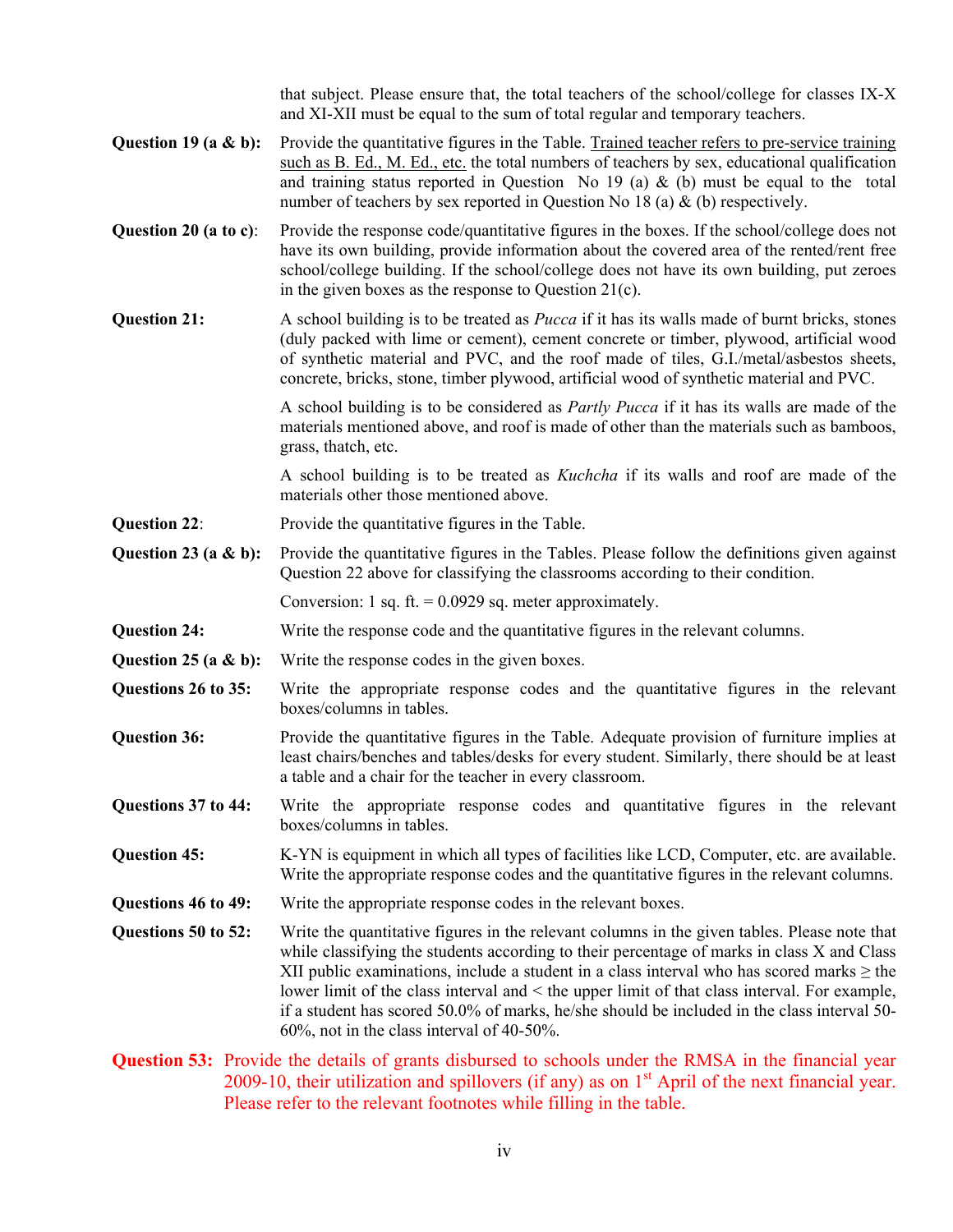| Serial Number of the DCF <sup>3</sup> : $\vert$ |
|-------------------------------------------------|
|-------------------------------------------------|

# **Data Capture Format for Recognized Secondary and Higher Secondary Schools/Intermediate/Junior/Degree Colleges (Academic Year 2010-11)**

### **(To be filled in by the Head of the Institution)**

| School Code <sup>4</sup> :                                                                                                                         |
|----------------------------------------------------------------------------------------------------------------------------------------------------|
|                                                                                                                                                    |
|                                                                                                                                                    |
| Name of the CD Block <sup>5</sup> : $\sim$                                                                                                         |
|                                                                                                                                                    |
|                                                                                                                                                    |
|                                                                                                                                                    |
|                                                                                                                                                    |
| Complete Postal Address of the School/College: __________________________________                                                                  |
|                                                                                                                                                    |
|                                                                                                                                                    |
|                                                                                                                                                    |
|                                                                                                                                                    |
| Pin Code:                                                                                                                                          |
| Telephone Number of the School (with STD code):                                                                                                    |
| E-mail address (if any):<br><u> 1999 - Johann John Stoff, deutscher Stoffen und der Stoffen und der Stoffen und der Stoffen und der Stoffen un</u> |

<sup>&</sup>lt;sup>3</sup> The serial number of the DCF is to be filled-in by the Office of the District Inspector of Schools or District Education Officer.

<sup>&</sup>lt;sup>4</sup> The boxes will be filled in at the time of data feeding at the district/state level after generating the codes. If the school has already been given the school code under SEMIS, the same may be mentioned here. Please note that the school code under the SEMIS provided here must not be different from the earlier school code provided under the SEMIS.

 $<sup>5</sup>$  Community Development Block or the equivalent administrative unit.</sup>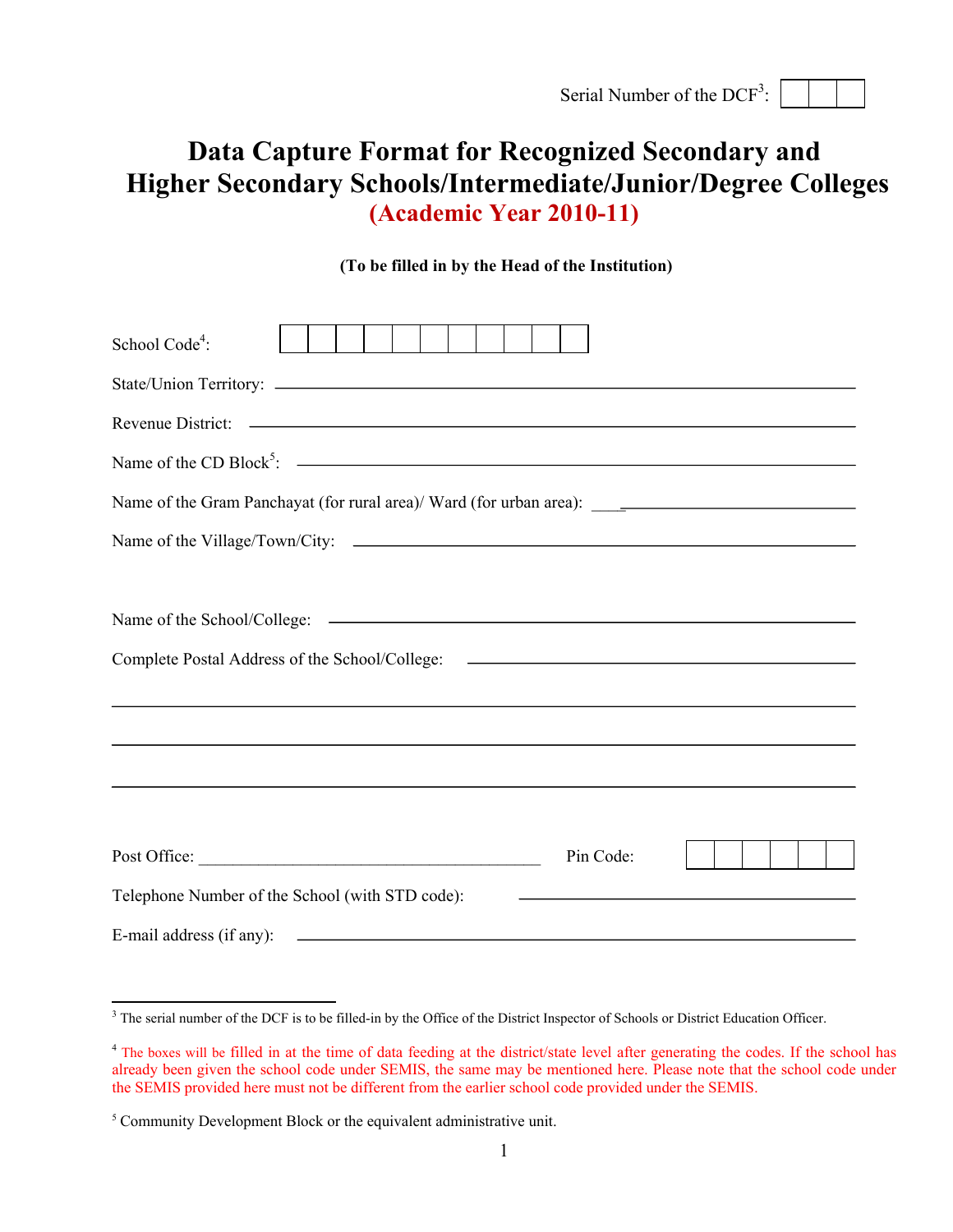### **I. School/College Profile**

- 1. What category of institution is this? (Secondary School = 1; Hr. Secondary School = 2; Intermediate/Junior College = 3; Degree College with  $+2$  level = 4; Post-graduate College with  $+2$  and  $+3$  levels = 5.
- 2. (a) Year of establishment of the school/college:
	- (b) Year of recognition of the school/college:
	- (c) If upgraded to secondary school, mention the year of up-gradation, otherwise put zeros in the boxes. (If not applicable put 0001 in the boxes)
	- (d) If upgraded to higher secondary school/college, mention the year of up-gradation, otherwise put zeros in the boxes. (If not applicable put 0001 in the boxes)
- 3. Status and source of funding of the school/college:

[Recognized and fully funded by the State/UT government  $= 1$ ; Funded by the local government  $= 2$ ; Recognized and fully funded by the central government  $(KVS/NVS, etc.) = 3$ ; Recognized Pvt. aided<sup>6</sup> (i.e. the government contributes to the major share (more than  $50\%$  of the school's budget) = 4; Recognized but not aided by the government (i.e. Private un-aided) = 5; Un-aided secondary/higher secondary section in a recognized school/college = 6; Others = 7]

4. (a) Management of the school/college:

[State/UT Government (Department of Education) = 1; Local Body/Municipal Corporation = 2; Tribal Welfare Department = 3; Social Welfare Department = 4; Public Sector  $= 5$ ; State/UT Government (Department of Labour)  $= 6$ ; Private Body such as Trusts/Companies/Private Body/Missionaries/NGOs, etc. = 7; MHRD (or by Bodies such as KVS, NVS, etc. under the MHRD) = 8; Other Central Government Ministries/Departments/Undertakings = 9]

- (b) Whether the School Management and Development Committee (SMDC) has been constituted:  $(Yes = 1; No = 2)$
- (c) If yes, give the following details about the composition of the SMDC; (Otherwise, please report Not Applicable = 1 in the box, and cross the following table):

| SI.  | <b>Details of Members/Representatives</b>                          | Whether                                           |             | <b>Number</b>       |  |
|------|--------------------------------------------------------------------|---------------------------------------------------|-------------|---------------------|--|
| No.  |                                                                    | represented<br>on the SDMC<br>$(Yes = 1; No = 2)$ | <b>Male</b> | <b>Female</b> Total |  |
|      | Reprentatives of Parents/Guardians/PTA                             |                                                   |             |                     |  |
| (ii) | Representatives/nominees from local<br>government/urban local body |                                                   |             |                     |  |

 $\overline{a}$  $6$  Includes schools/sections run by individual(s) or a private organization and receiving grants from government or local bodies for recurring expenditures, including teacher salary.







2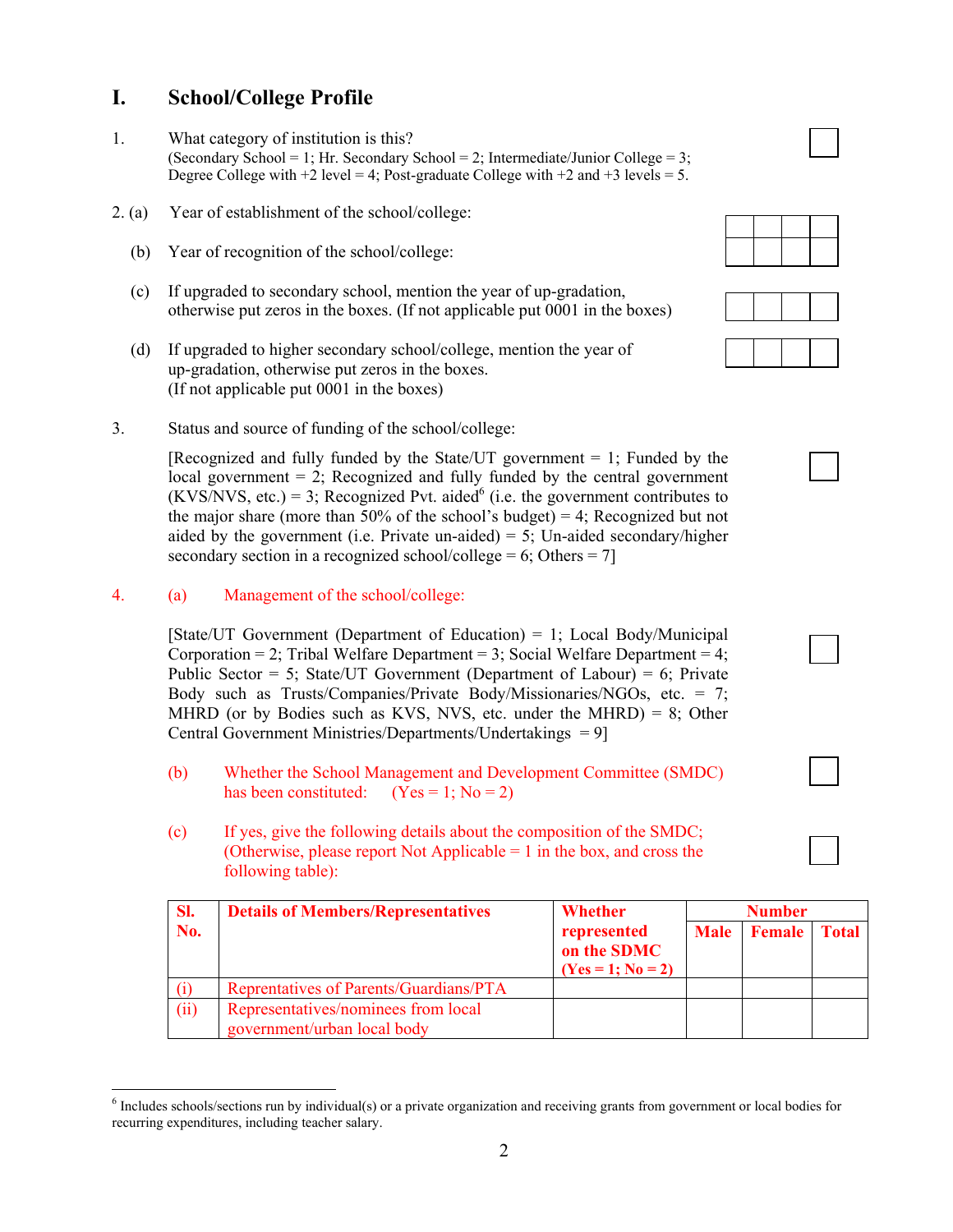| (iii)                      | Member from Educationally Backward                                         |          |                           |  |
|----------------------------|----------------------------------------------------------------------------|----------|---------------------------|--|
|                            | <b>Minority Community</b>                                                  |          |                           |  |
| (iv)                       | Member from any Women Group                                                |          | $\mathbb{Z}^{\mathbb{Z}}$ |  |
| (v)                        | Member from SC/ST community                                                |          |                           |  |
| (vi)                       | Nominee of the District Education Officer                                  |          |                           |  |
|                            | (DEO)                                                                      |          |                           |  |
| (vii)                      | Member from Audit and Accounts                                             |          |                           |  |
|                            | Department (AAD)                                                           |          |                           |  |
| (viii)                     | Subject experts (one each from Science,                                    |          |                           |  |
|                            | Humanities and arts/Crafts/Culture)                                        |          |                           |  |
|                            | nominated by District Programme                                            |          |                           |  |
|                            | Coordinator (RMSA)                                                         |          |                           |  |
| (ix)                       | Teachers (one each from Social Science,                                    |          |                           |  |
|                            | Science and Mathematics) of the school                                     |          |                           |  |
| (x)                        | Vice-Principal/Asst. Headmaster, as member                                 |          |                           |  |
| (xi)                       | Principal/Headmaster, as Chairperson                                       |          |                           |  |
| (xii)                      | Total number of members of the SMDC,                                       |          |                           |  |
|                            | including the Principal/Headmaster of the                                  |          |                           |  |
|                            | school/college)                                                            |          |                           |  |
| (d)                        | Number of SMDC meetings held during the last academic year:                |          |                           |  |
|                            | (Not Applicable = $99$ )                                                   |          |                           |  |
|                            |                                                                            |          |                           |  |
| (e)                        | Whether the SMDC has prepared any School Improvement Plan (SIP)            |          |                           |  |
|                            | since April 2009: (Yes = 1; No = 2; Not Applicable = 3)                    |          |                           |  |
|                            |                                                                            |          |                           |  |
| (f)                        | Whether a separate Bank Account of the SMDC is being maintained:           |          |                           |  |
|                            | $(Yes = 1; No = 2; Not Applicable = 3)$                                    |          |                           |  |
|                            |                                                                            |          |                           |  |
| (g)                        | If yes, Bank name                                                          |          |                           |  |
|                            |                                                                            |          |                           |  |
|                            | <b>Branch</b>                                                              |          |                           |  |
|                            |                                                                            |          |                           |  |
|                            | Bank A/C No.                                                               |          |                           |  |
| (h)                        | Whether the School Building Committee (SBC) has been constituted:          |          |                           |  |
|                            | $(Yes = 1; No = 2)$                                                        |          |                           |  |
|                            |                                                                            |          |                           |  |
| (i)                        | Whether the school has constituted its Academic Committee (AC):            |          |                           |  |
|                            | $(Yes = 1; No = 2)$                                                        |          |                           |  |
|                            |                                                                            |          |                           |  |
| $\left( j\right)$          | Whether the school has constituted its Parent-Teacher Association (PTA):   |          |                           |  |
|                            | $(Yes = 1; No = 2)$                                                        |          |                           |  |
|                            |                                                                            |          |                           |  |
| $\left( \mathrm{k}\right)$ | If yes, number of PTA meetings held during the last academic year:         |          |                           |  |
|                            |                                                                            |          |                           |  |
|                            | Type of the school/college: (Boys only = 1; Girls only = 2; Co-ed. = 3)    |          |                           |  |
|                            |                                                                            |          |                           |  |
|                            | Is it a school/college exclusively for children with special needs (CWSN)? |          |                           |  |
|                            | $(Yes = 1; No = 2)$                                                        |          |                           |  |
|                            | Classes taught in the school/college: From class                           | to class |                           |  |
|                            |                                                                            |          |                           |  |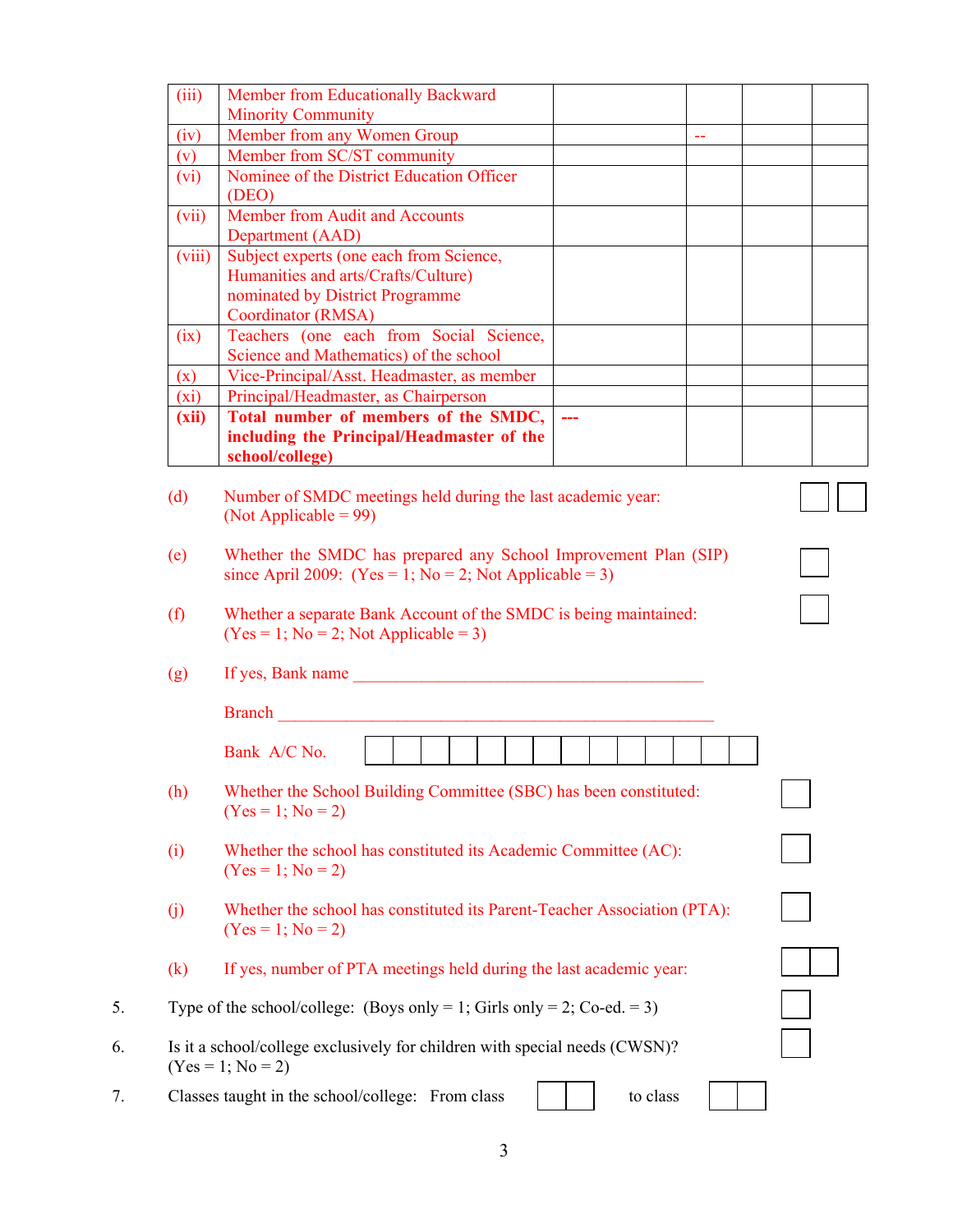8. (a) Total number of existing sections by class in the school/college as on September 30, 2010.

| <b>Class/Grade</b> | Number of classrooms <sup>7</sup> |
|--------------------|-----------------------------------|
| IX                 |                                   |
|                    |                                   |
| XI                 |                                   |
|                    |                                   |

(b) Stream-wise number of existing sections at higher secondary level in the school/college as on 30<sup>th</sup> September 2010:

| <b>Stream</b> | <b>Whether Exists</b><br>$(Yes = 1; No = 2)$ | Number of sections in<br><b>Class XI</b> | Number of sections in<br><b>Class XII</b> |
|---------------|----------------------------------------------|------------------------------------------|-------------------------------------------|
| Arts          |                                              |                                          |                                           |
| Science       |                                              |                                          |                                           |
| Commerce      |                                              |                                          |                                           |
| Vocational    |                                              |                                          |                                           |
| Agriculture   |                                              |                                          |                                           |
| Home Science  |                                              |                                          |                                           |
| Other Streams |                                              |                                          |                                           |
| Total         |                                              |                                          |                                           |

- 9. (a) Location of the school/college :  $(Rural = 1; Urban = 2)$ 
	- (b) Whether the school/college is located in the tribal area:  $(Yes = 1; No = 2)$
	- (c) Whether the school/college is located in the hilly area:  $(Yes = 1; No = 2)$
	- (d) Whether the school/college is located in the SC dominated area:  $(Yes = 1; No = 2)$

<sup>&</sup>lt;sup>7</sup> For example, if a school has two sections, say IX-A & IX-B for grade IX, then the number of classrooms for grade IX becomes equal to 02.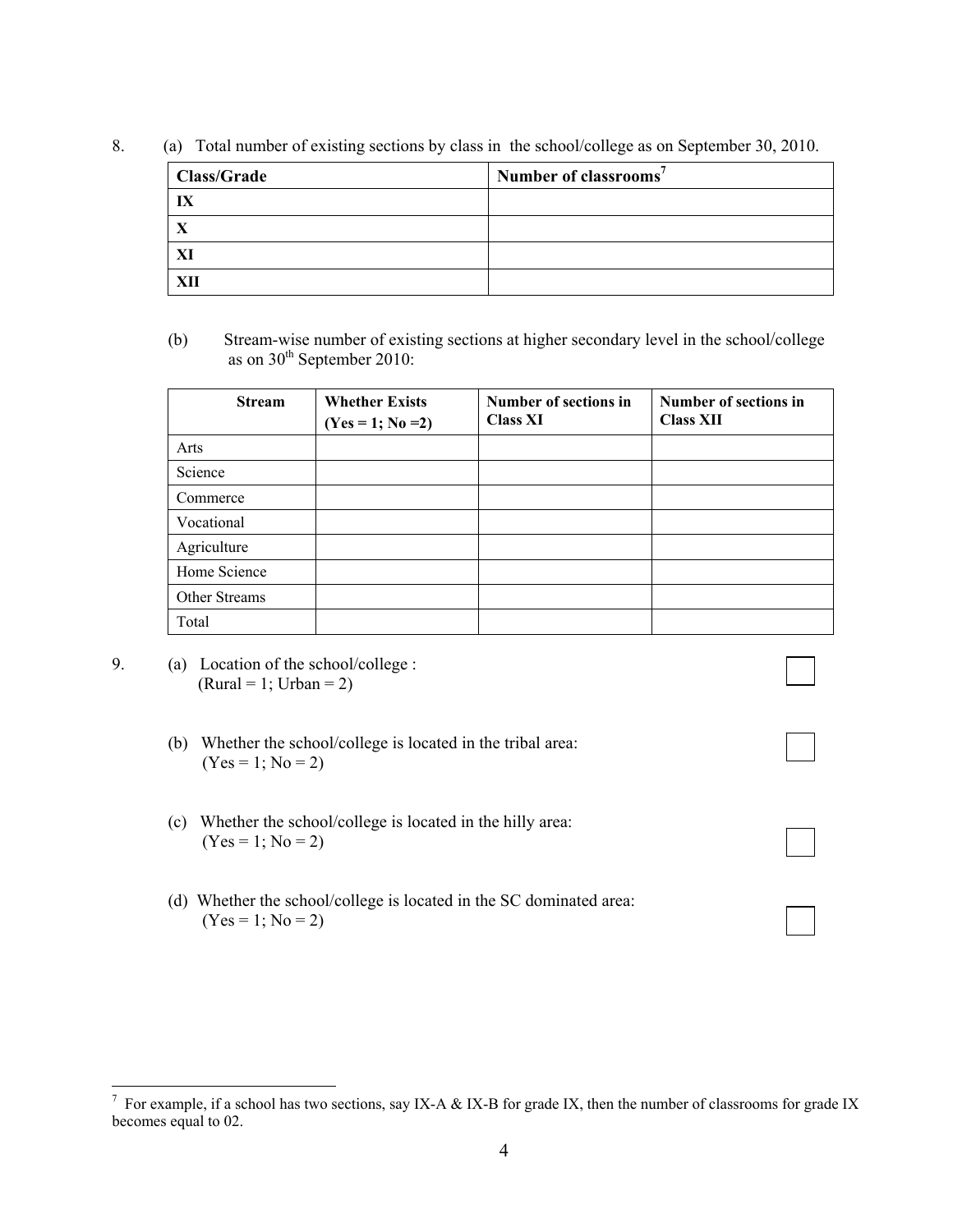10. Mention the medium of instruction at secondary and higher secondary stages in your school/college. Write code for languages for medium/media of instruction as given in the instructions for filling up this question. There can be more than one medium of instruction at secondary and higher secondary stages. Give codes for as many media as applicable (maximum 5) to your school/college situation.

| <b>Stage</b>                               | Number of media<br>of instruction | <b>Media/Medium of Instruction</b><br>(write language code only) |
|--------------------------------------------|-----------------------------------|------------------------------------------------------------------|
| Secondary<br>(Classes IX-X)                |                                   |                                                                  |
| <b>Higher Secondary</b><br>(Classes XI-II) |                                   |                                                                  |

 11. Mention the languages taught as first, second and third languages at secondary and higher secondary stages in your school/college. Write code for languages as given in the instructions for filling up this question. Here information is to be given for maximum of four combinations, each having three languages being taught as first, second and third language. Write language codes as applicable to your school/college situation.

| Language<br><b>Combination</b> | Code for language taught in<br><b>Secondary stage as</b> |                           |                          | Code for language taught in<br><b>Higher Secondary stage as</b> |                           |                          |
|--------------------------------|----------------------------------------------------------|---------------------------|--------------------------|-----------------------------------------------------------------|---------------------------|--------------------------|
|                                | First<br>Language                                        | <b>Second</b><br>Language | <b>Third</b><br>Language | <b>First</b><br>Language                                        | <b>Second</b><br>Language | <b>Third</b><br>Language |
| <b>Combination 1</b>           |                                                          |                           |                          |                                                                 |                           |                          |
| <b>Combination 2</b>           |                                                          |                           |                          |                                                                 |                           |                          |
| <b>Combination 3</b>           |                                                          |                           |                          |                                                                 |                           |                          |
| <b>Combination 4</b>           |                                                          |                           |                          |                                                                 |                           |                          |

### **II. Enrolment and Repeaters**

12. Enrolment by class, gender and social category at secondary level as on 30<sup>th</sup> September 2010:

| Category  | Enrolment as on September 30, 2010 |              |                 |              |                |              |
|-----------|------------------------------------|--------------|-----------------|--------------|----------------|--------------|
|           | <b>Class VIII</b>                  |              | <b>Class IX</b> |              | <b>Class X</b> |              |
|           | <b>Boys</b>                        | <b>Girls</b> | <b>Boys</b>     | <b>Girls</b> | <b>Boys</b>    | <b>Girls</b> |
| SC        |                                    |              |                 |              |                |              |
| <b>ST</b> |                                    |              |                 |              |                |              |
| OBC       |                                    |              |                 |              |                |              |
| Others    |                                    |              |                 |              |                |              |
| Total     |                                    |              |                 |              |                |              |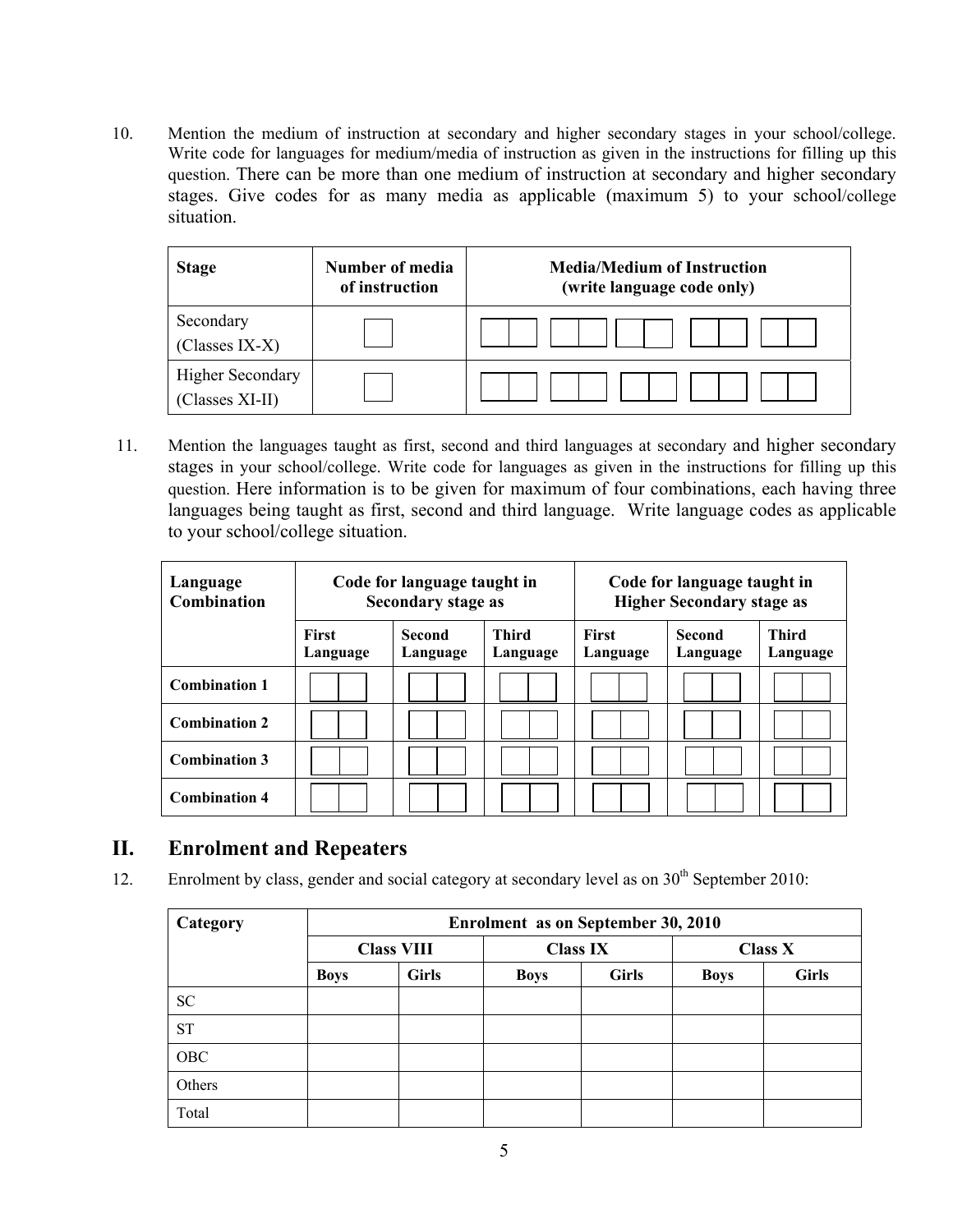13. Repeaters by class, gender and social category at secondary level as on 30<sup>th</sup> September 2010:

| Category  |                                      |              | Repeaters as on September 30, 2010 |              |                |              |  |  |  |  |
|-----------|--------------------------------------|--------------|------------------------------------|--------------|----------------|--------------|--|--|--|--|
|           | <b>Class VIII</b><br><b>Class IX</b> |              |                                    |              | <b>Class X</b> |              |  |  |  |  |
|           | <b>Boys</b>                          | <b>Girls</b> | <b>Boys</b>                        | <b>Girls</b> | <b>Boys</b>    | <b>Girls</b> |  |  |  |  |
| <b>SC</b> |                                      |              |                                    |              |                |              |  |  |  |  |
| <b>ST</b> |                                      |              |                                    |              |                |              |  |  |  |  |
| OBC       |                                      |              |                                    |              |                |              |  |  |  |  |
| Others    |                                      |              |                                    |              |                |              |  |  |  |  |
| Total     |                                      |              |                                    |              |                |              |  |  |  |  |

14. Enrolment by stream, class, gender and social category at higher secondary level as on September 30, 2010:

| <b>Stream</b>      | Category            | <b>Enrolment in Class XI</b> |              |             | <b>Enrolment in Class XII</b> |  |  |
|--------------------|---------------------|------------------------------|--------------|-------------|-------------------------------|--|--|
|                    |                     | <b>Boys</b>                  | <b>Girls</b> | <b>Boys</b> | <b>Girls</b>                  |  |  |
| <b>All Streams</b> |                     |                              |              |             |                               |  |  |
|                    | ${\rm SC}$          |                              |              |             |                               |  |  |
|                    | ${\rm ST}$          |                              |              |             |                               |  |  |
|                    | ${\rm OBC}$         |                              |              |             |                               |  |  |
|                    | Others              |                              |              |             |                               |  |  |
|                    | Total               |                              |              |             |                               |  |  |
| <b>Arts</b>        |                     |                              |              |             |                               |  |  |
|                    | ${\rm SC}$          |                              |              |             |                               |  |  |
|                    | ${\rm ST}$          |                              |              |             |                               |  |  |
|                    | ${\rm OBC}$         |                              |              |             |                               |  |  |
|                    | Others              |                              |              |             |                               |  |  |
|                    | Total               |                              |              |             |                               |  |  |
| <b>Science</b>     |                     |                              |              |             |                               |  |  |
|                    | ${\rm SC}$          |                              |              |             |                               |  |  |
|                    | $\operatorname{ST}$ |                              |              |             |                               |  |  |
|                    | ${\rm OBC}$         |                              |              |             |                               |  |  |
|                    | Others              |                              |              |             |                               |  |  |
|                    | Total               |                              |              |             |                               |  |  |
| Commerce           |                     |                              |              |             |                               |  |  |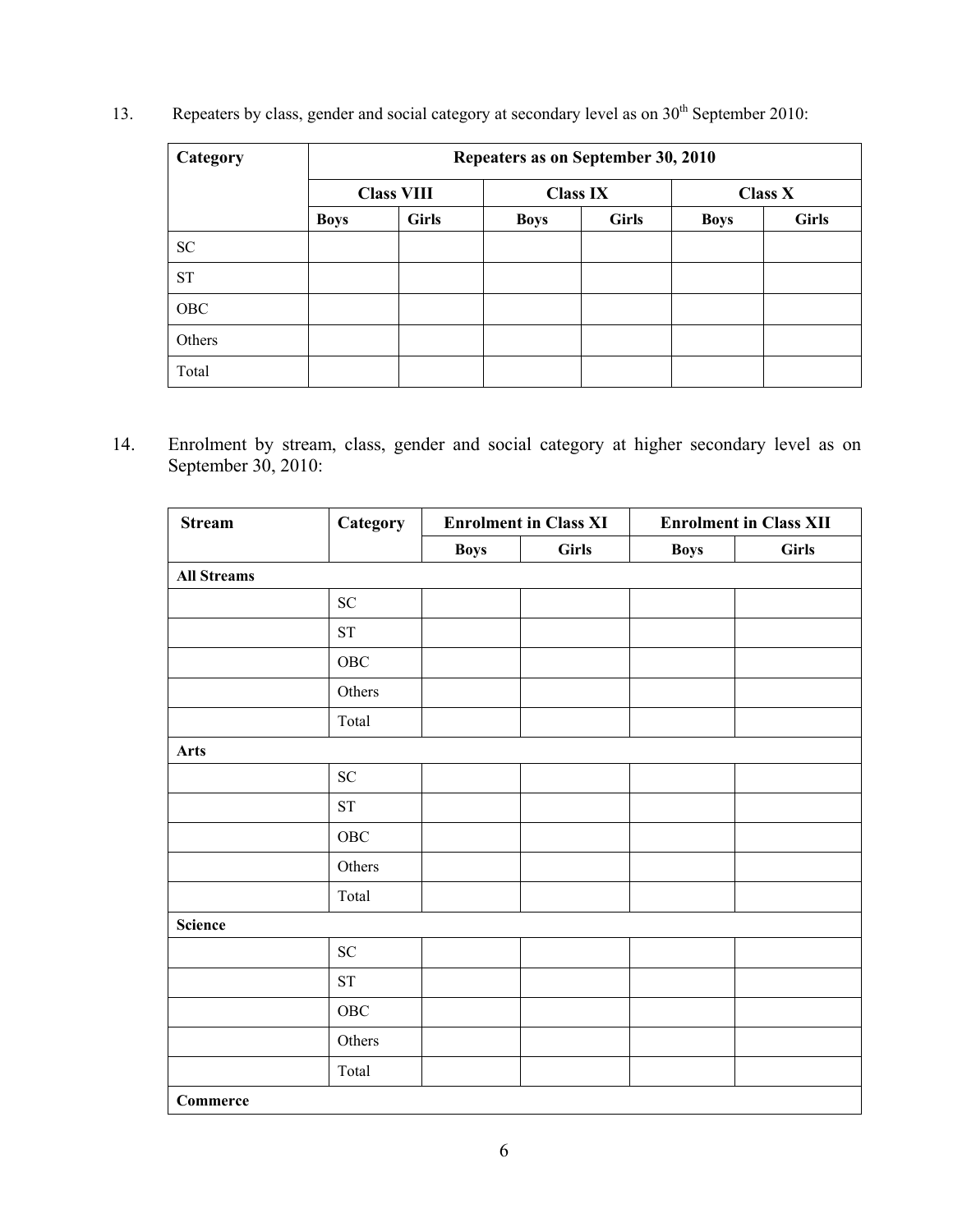|                           | ${\rm SC}$          |  |  |
|---------------------------|---------------------|--|--|
|                           | $\operatorname{ST}$ |  |  |
|                           | ${\rm OBC}$         |  |  |
|                           | Others              |  |  |
|                           | Total               |  |  |
| <b>Vocational Courses</b> |                     |  |  |
|                           | ${\rm SC}$          |  |  |
|                           | ${\rm ST}$          |  |  |
|                           | ${\rm OBC}$         |  |  |
|                           | Others              |  |  |
|                           | Total               |  |  |
| <b>Other Courses</b>      |                     |  |  |
|                           | ${\rm SC}$          |  |  |
|                           | $\operatorname{ST}$ |  |  |
|                           | ${\rm OBC}$         |  |  |
|                           | Others              |  |  |
|                           | Total               |  |  |

15. Repeaters by stream, class, gender and social category at higher secondary level as on September 30, 2010:

| <b>Stream</b>      | Category   | <b>Repeaters in Class XI</b> |              | <b>Repeaters in Class XII</b> |              |  |
|--------------------|------------|------------------------------|--------------|-------------------------------|--------------|--|
|                    |            | <b>Boys</b>                  | <b>Girls</b> | <b>Boys</b>                   | <b>Girls</b> |  |
| <b>All Streams</b> |            |                              |              |                               |              |  |
|                    | ${\rm SC}$ |                              |              |                               |              |  |
|                    | <b>ST</b>  |                              |              |                               |              |  |
|                    | OBC        |                              |              |                               |              |  |
|                    | Others     |                              |              |                               |              |  |
|                    | Total      |                              |              |                               |              |  |
| <b>Arts</b>        |            |                              |              |                               |              |  |
|                    | ${\rm SC}$ |                              |              |                               |              |  |
|                    | <b>ST</b>  |                              |              |                               |              |  |
|                    | OBC        |                              |              |                               |              |  |
|                    | Others     |                              |              |                               |              |  |
|                    | Total      |                              |              |                               |              |  |
| <b>Science</b>     |            |                              |              |                               |              |  |
|                    | ${\rm SC}$ |                              |              |                               |              |  |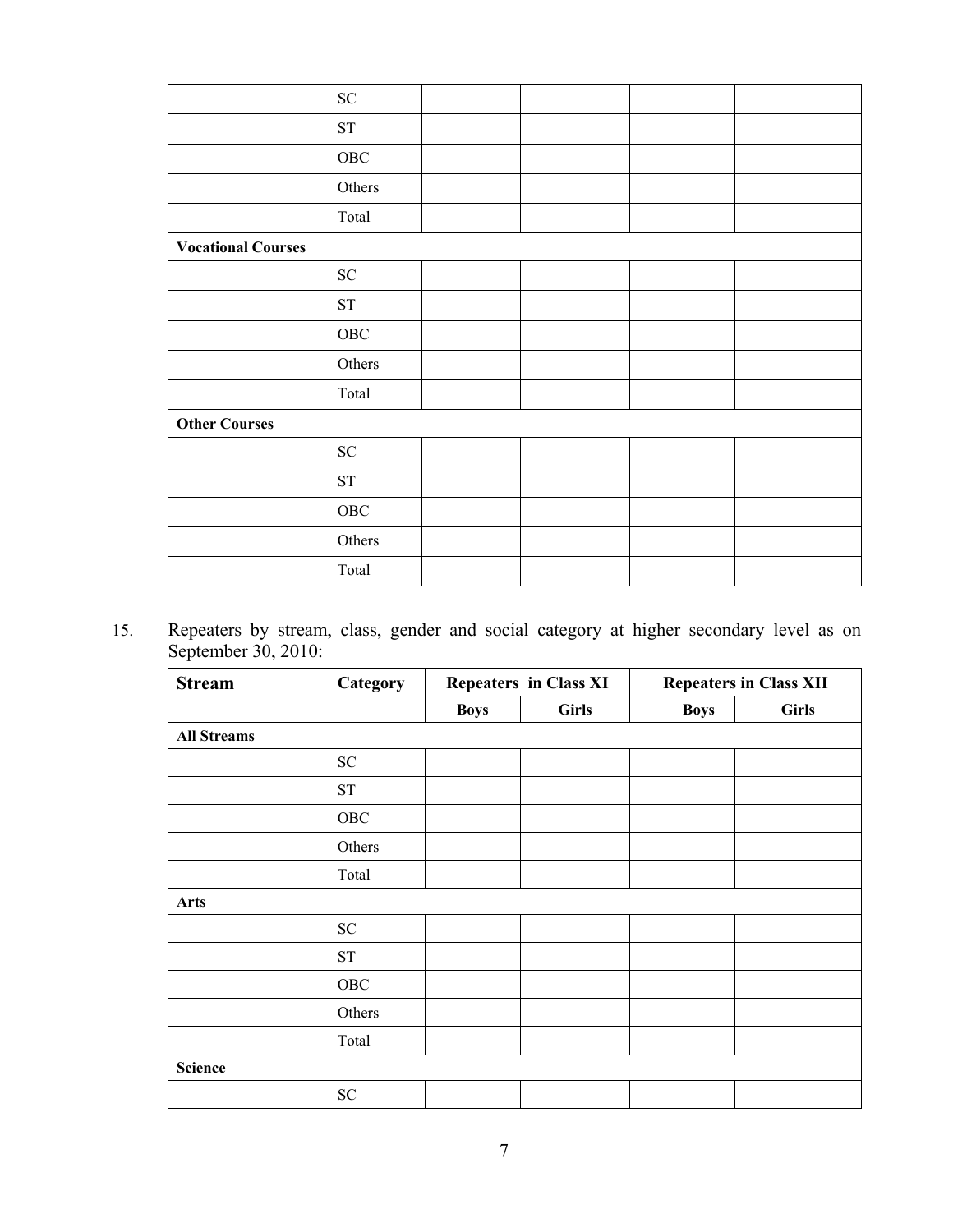|                           | $\operatorname{ST}$ |  |  |  |  |  |  |
|---------------------------|---------------------|--|--|--|--|--|--|
|                           | ${\rm OBC}$         |  |  |  |  |  |  |
|                           | Others              |  |  |  |  |  |  |
|                           | Total               |  |  |  |  |  |  |
| Commerce                  |                     |  |  |  |  |  |  |
|                           | ${\rm SC}$          |  |  |  |  |  |  |
|                           | ${\rm ST}$          |  |  |  |  |  |  |
|                           | ${\rm OBC}$         |  |  |  |  |  |  |
|                           | Others              |  |  |  |  |  |  |
|                           | Total               |  |  |  |  |  |  |
| <b>Vocational Courses</b> |                     |  |  |  |  |  |  |
|                           | ${\rm SC}$          |  |  |  |  |  |  |
|                           | ST                  |  |  |  |  |  |  |
|                           | OBC                 |  |  |  |  |  |  |
|                           | Others              |  |  |  |  |  |  |
|                           | Total               |  |  |  |  |  |  |
| <b>Other Courses</b>      |                     |  |  |  |  |  |  |
|                           | ${\rm SC}$          |  |  |  |  |  |  |
|                           | ${\rm ST}$          |  |  |  |  |  |  |
|                           | ${\rm OBC}$         |  |  |  |  |  |  |
|                           | Others              |  |  |  |  |  |  |
|                           | Total               |  |  |  |  |  |  |

16. Total number of physically challenged children enrolled and repeating in classes VIII, IX, X, XI and XII as on  $30<sup>th</sup>$  September 2010:

| Class/<br><b>Section</b> | <b>Enrolment (physically challenged)</b><br>children) as on Sept. 30, 2010 |              |              | <b>Repeaters (physically challenged children)</b><br>as on Sept. 30, 2010 |              |              |  |
|--------------------------|----------------------------------------------------------------------------|--------------|--------------|---------------------------------------------------------------------------|--------------|--------------|--|
|                          | <b>Boys</b>                                                                | <b>Girls</b> | <b>Total</b> | <b>Boys</b>                                                               | <b>Girls</b> | <b>Total</b> |  |
| <b>VIII</b>              |                                                                            |              |              |                                                                           |              |              |  |
| IX                       |                                                                            |              |              |                                                                           |              |              |  |
| X                        |                                                                            |              |              |                                                                           |              |              |  |
| XI                       |                                                                            |              |              |                                                                           |              |              |  |
| XII                      |                                                                            |              |              |                                                                           |              |              |  |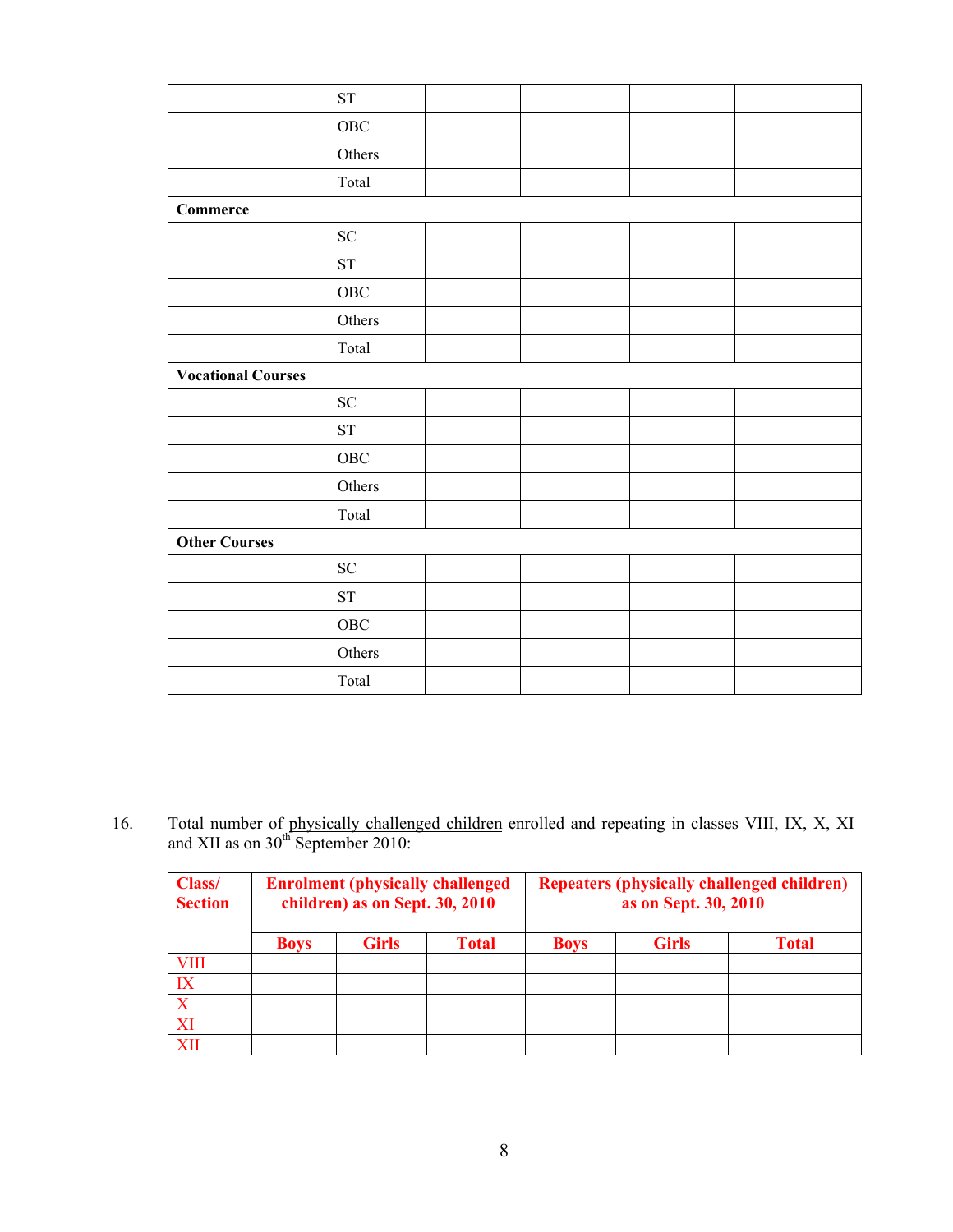17. (a) Total enrolment by single age in classes VIII, IX and X as on  $30<sup>th</sup>$  September 2010:

 *[Please cross check that the total enrolment by grade and sex provided in the last row of the table below must be the same as that of the total enrolment by grade and sex given against Question No. 12 ]* 

| Age<br>(In years) | <b>Enrolment in Class VIII</b><br>as on Sept. 30, 2010 |              |              |             | <b>Enrolment in Class IX</b><br>as on Sept. 30, 2010 |              | <b>Enrolment in Class X as</b><br>on Sept. 30, 2010 |              |              |
|-------------------|--------------------------------------------------------|--------------|--------------|-------------|------------------------------------------------------|--------------|-----------------------------------------------------|--------------|--------------|
|                   | <b>Boys</b>                                            | <b>Girls</b> | <b>Total</b> | <b>Boys</b> | <b>Girls</b>                                         | <b>Total</b> | <b>Boys</b>                                         | <b>Girls</b> | <b>Total</b> |
| Below 13          |                                                        |              |              |             |                                                      |              |                                                     |              |              |
| 13                |                                                        |              |              |             |                                                      |              |                                                     |              |              |
| 14                |                                                        |              |              |             |                                                      |              |                                                     |              |              |
| 15                |                                                        |              |              |             |                                                      |              |                                                     |              |              |
| Above 15          |                                                        |              |              |             |                                                      |              |                                                     |              |              |
| Total             |                                                        |              |              |             |                                                      |              |                                                     |              |              |

(b) Total enrolment by single age in classes XI and XII as on  $30<sup>th</sup>$  September 2010: *[Please cross check that the total enrolment by grade and sex provided in the last row of the table below must be the same as that of the total enrolment by stream, grade and gender given against Question No. 14 ]* 

| Age<br>(In years) |             | <b>Enrolment in Class XI</b><br>as on Sept. 30, 2010 |              |             | <b>Enrolment in Class XII</b><br>as on Sept. 30, 2010 |              |
|-------------------|-------------|------------------------------------------------------|--------------|-------------|-------------------------------------------------------|--------------|
|                   | <b>Boys</b> | <b>Girls</b>                                         | <b>Total</b> | <b>Boys</b> | <b>Girls</b>                                          | <b>Total</b> |
| Below 15          |             |                                                      |              |             |                                                       |              |
| 15                |             |                                                      |              |             |                                                       |              |
| 16                |             |                                                      |              |             |                                                       |              |
| 17                |             |                                                      |              |             |                                                       |              |
| Above 17          |             |                                                      |              |             |                                                       |              |
| Total             |             |                                                      |              |             |                                                       |              |

## **III. Teacher Provision (as on 30th September 2010)**

18. (a) Give the following information about the teaching staff (including Headmaster/Principal) employed in the school/college (for classes IX-X) as on  $30<sup>th</sup>$  September 2010. Include those full-time teachers also who are on short leave. Teachers appointed for other classes/stages and honorary teachers appointed for a specific period should not be included.

*(Important Note: A teacher has to be identified according to the stage he/she is predominantly teaching, i.e. the stage of education (viz., upper primary/ secondary/ higher secondary.) at which maximum time (more than 50%) is devoted. If a teacher is teaching at more than one stage of education and devoting equal time at all the stages then he/she is to be classified at the highest stage at which he/she is teaching.)*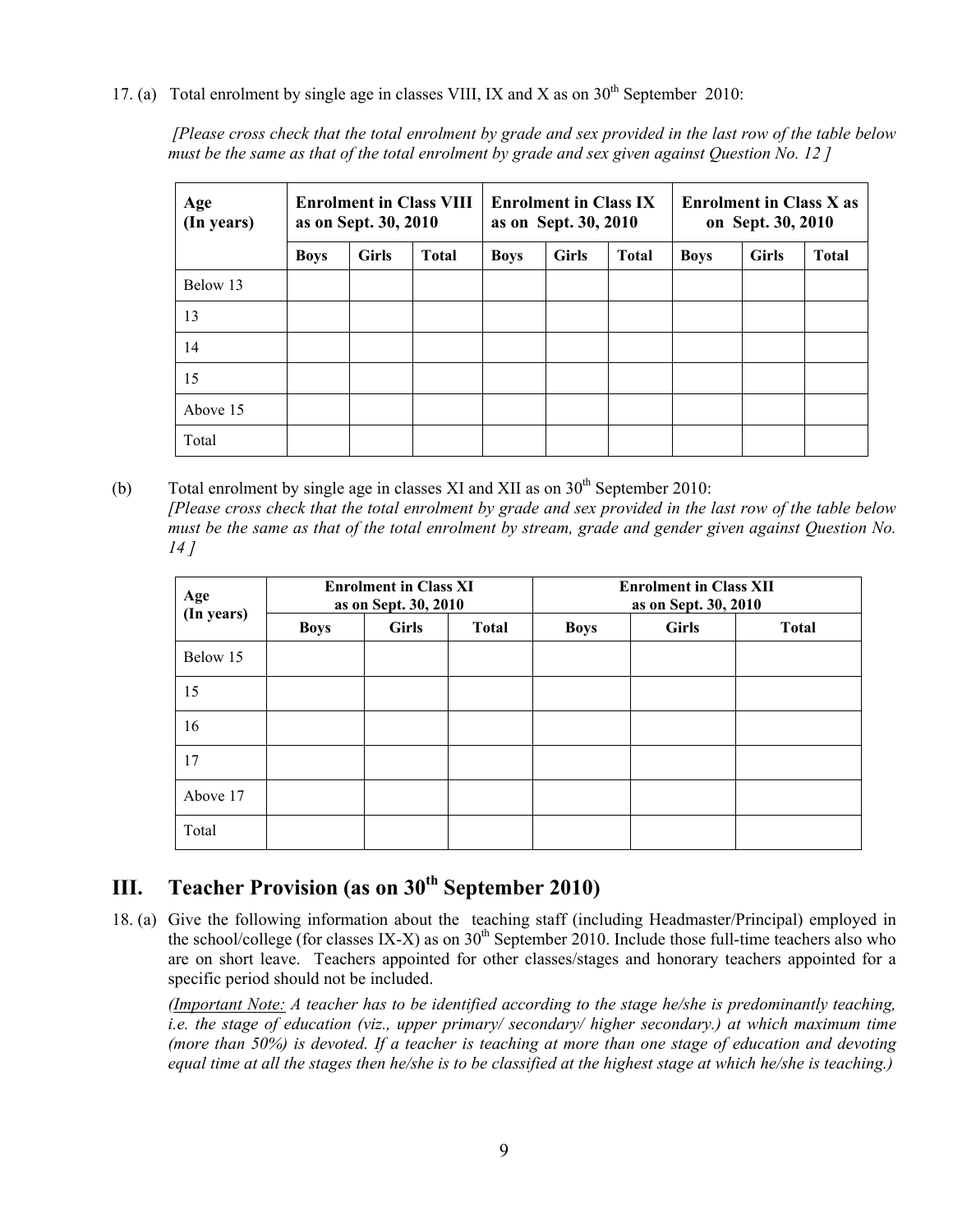| <b>Subject</b>                |      | <b>Number of Regular Full-Time</b><br><b>Teachers in Position for Classes</b><br>IX-X as on Sept. 30, 2010 |              |      |        | <b>Total Number of Teachers in Position for</b><br>Classes IX-X as on Sept. 30, 2010 (including<br>Full-Time and Part-Time Temporary/<br><b>Contractual Teachers of the institution but</b><br>excluding the honorary teachers)<br><b>Total</b> |  |  |
|-------------------------------|------|------------------------------------------------------------------------------------------------------------|--------------|------|--------|-------------------------------------------------------------------------------------------------------------------------------------------------------------------------------------------------------------------------------------------------|--|--|
|                               | Male | Female                                                                                                     | <b>Total</b> | Male | Female |                                                                                                                                                                                                                                                 |  |  |
| Regional Language             |      |                                                                                                            |              |      |        |                                                                                                                                                                                                                                                 |  |  |
| English                       |      |                                                                                                            |              |      |        |                                                                                                                                                                                                                                                 |  |  |
| Hindi                         |      |                                                                                                            |              |      |        |                                                                                                                                                                                                                                                 |  |  |
| Sanskrit                      |      |                                                                                                            |              |      |        |                                                                                                                                                                                                                                                 |  |  |
| Other Languages               |      |                                                                                                            |              |      |        |                                                                                                                                                                                                                                                 |  |  |
| Physical Science              |      |                                                                                                            |              |      |        |                                                                                                                                                                                                                                                 |  |  |
| <b>Biological Science</b>     |      |                                                                                                            |              |      |        |                                                                                                                                                                                                                                                 |  |  |
| Social Science                |      |                                                                                                            |              |      |        |                                                                                                                                                                                                                                                 |  |  |
| Mathematics                   |      |                                                                                                            |              |      |        |                                                                                                                                                                                                                                                 |  |  |
| Science                       |      |                                                                                                            |              |      |        |                                                                                                                                                                                                                                                 |  |  |
| Computer<br>Education         |      |                                                                                                            |              |      |        |                                                                                                                                                                                                                                                 |  |  |
| Physical Education            |      |                                                                                                            |              |      |        |                                                                                                                                                                                                                                                 |  |  |
| Work Experience               |      |                                                                                                            |              |      |        |                                                                                                                                                                                                                                                 |  |  |
| Art                           |      |                                                                                                            |              |      |        |                                                                                                                                                                                                                                                 |  |  |
| Music                         |      |                                                                                                            |              |      |        |                                                                                                                                                                                                                                                 |  |  |
| Dance                         |      |                                                                                                            |              |      |        |                                                                                                                                                                                                                                                 |  |  |
| Others<br>(not covered above) |      |                                                                                                            |              |      |        |                                                                                                                                                                                                                                                 |  |  |
| Total                         |      |                                                                                                            |              |      |        |                                                                                                                                                                                                                                                 |  |  |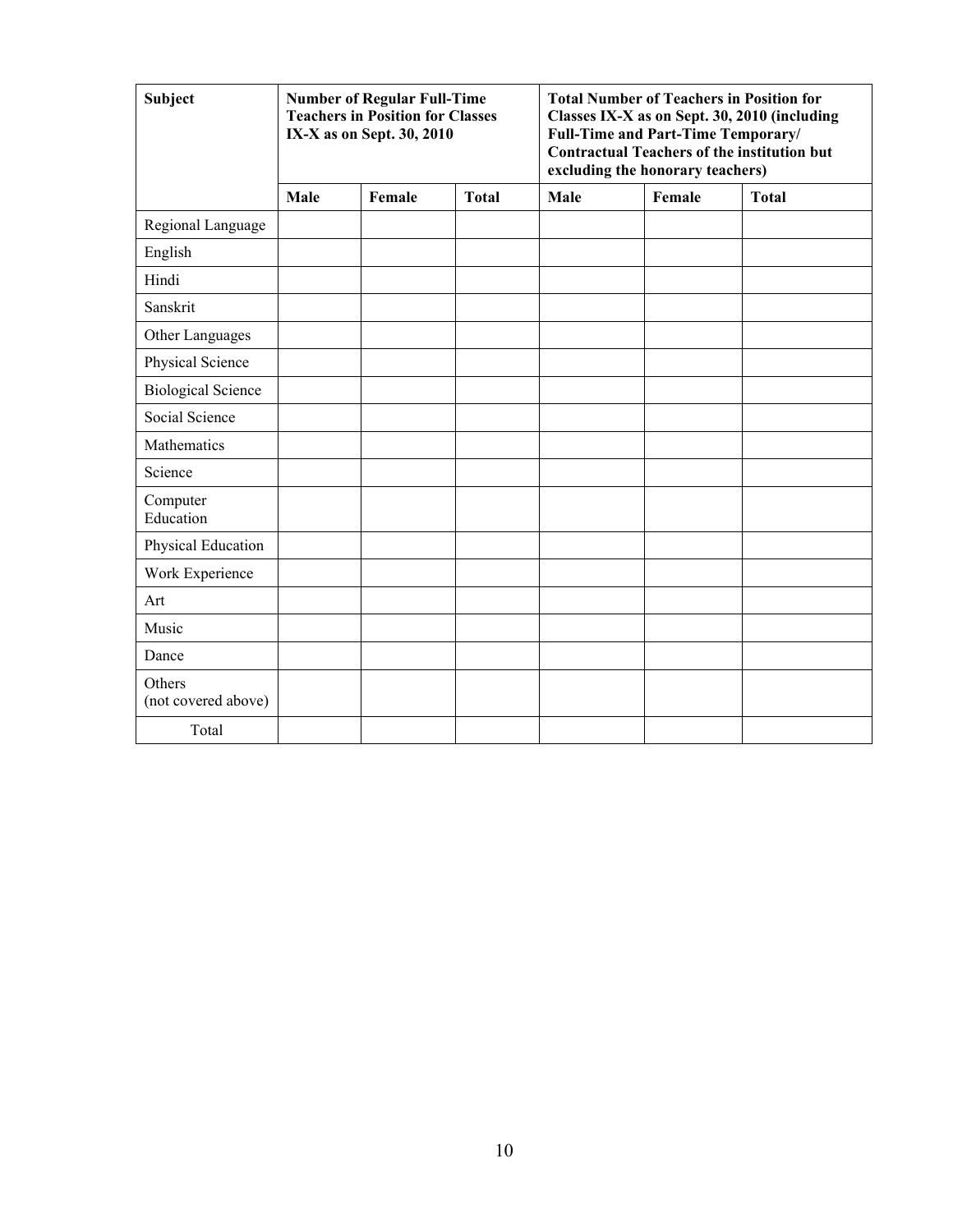(b) Give the following information about the teaching staff (including Headmaster/Principal) employed in the school/college (for classes XI-XII) as on  $30<sup>th</sup>$  September 2010. Include those full-time teachers also who are on short leave. Teachers appointed for other classes/stages and honorary teachers appointed for a specific period should not be included.

*(Please note that a teacher has to be identified according to the stage he/she is predominantly teaching, i.e. the stage of education (viz., secondary/higher secondary) at which maximum time (more than 50%) is devoted. If a teacher is teaching at more than one stage of education and devoting equal time at all the stages then he/she is to be classified at the highest stage at which he/she is teaching.)* 

| <b>Subject</b>                | <b>Number of Regular Full-Time</b><br><b>Teachers in Position for Classes XI-XII</b><br>as on Sept. 30, 2010 |        | <b>Total Number of Teachers in Position</b><br>for Classes XI-XII as on Sept. 30, 2010<br>(including Full-Time and Part-Time<br><b>Temporary/Contractual Teachers of</b><br>the institution but excluding the<br>honorary teachers) |      |        |              |
|-------------------------------|--------------------------------------------------------------------------------------------------------------|--------|-------------------------------------------------------------------------------------------------------------------------------------------------------------------------------------------------------------------------------------|------|--------|--------------|
|                               | Male                                                                                                         | Female | <b>Total</b>                                                                                                                                                                                                                        | Male | Female | <b>Total</b> |
| Accountancy                   |                                                                                                              |        |                                                                                                                                                                                                                                     |      |        |              |
| Agriculture                   |                                                                                                              |        |                                                                                                                                                                                                                                     |      |        |              |
| Biology                       |                                                                                                              |        |                                                                                                                                                                                                                                     |      |        |              |
| <b>Business Studies</b>       |                                                                                                              |        |                                                                                                                                                                                                                                     |      |        |              |
| Chemistry                     |                                                                                                              |        |                                                                                                                                                                                                                                     |      |        |              |
| <b>Computer Science</b>       |                                                                                                              |        |                                                                                                                                                                                                                                     |      |        |              |
| Dance                         |                                                                                                              |        |                                                                                                                                                                                                                                     |      |        |              |
| English                       |                                                                                                              |        |                                                                                                                                                                                                                                     |      |        |              |
| Economics                     |                                                                                                              |        |                                                                                                                                                                                                                                     |      |        |              |
| Engineering<br>Drawing        |                                                                                                              |        |                                                                                                                                                                                                                                     |      |        |              |
| Fine Arts                     |                                                                                                              |        |                                                                                                                                                                                                                                     |      |        |              |
| Geography                     |                                                                                                              |        |                                                                                                                                                                                                                                     |      |        |              |
| Hindi                         |                                                                                                              |        |                                                                                                                                                                                                                                     |      |        |              |
| History                       |                                                                                                              |        |                                                                                                                                                                                                                                     |      |        |              |
| Home Science                  |                                                                                                              |        |                                                                                                                                                                                                                                     |      |        |              |
| Mathematics                   |                                                                                                              |        |                                                                                                                                                                                                                                     |      |        |              |
| Music                         |                                                                                                              |        |                                                                                                                                                                                                                                     |      |        |              |
| Philosophy                    |                                                                                                              |        |                                                                                                                                                                                                                                     |      |        |              |
| Physical Education            |                                                                                                              |        |                                                                                                                                                                                                                                     |      |        |              |
| Physics                       |                                                                                                              |        |                                                                                                                                                                                                                                     |      |        |              |
| Political Science             |                                                                                                              |        |                                                                                                                                                                                                                                     |      |        |              |
| Psychology                    |                                                                                                              |        |                                                                                                                                                                                                                                     |      |        |              |
| Russian                       |                                                                                                              |        |                                                                                                                                                                                                                                     |      |        |              |
| <b>Regional Language</b>      |                                                                                                              |        |                                                                                                                                                                                                                                     |      |        |              |
| Sociology                     |                                                                                                              |        |                                                                                                                                                                                                                                     |      |        |              |
| Spanish                       |                                                                                                              |        |                                                                                                                                                                                                                                     |      |        |              |
| Others<br>(not covered above) |                                                                                                              |        |                                                                                                                                                                                                                                     |      |        |              |
| Total                         |                                                                                                              |        |                                                                                                                                                                                                                                     |      |        |              |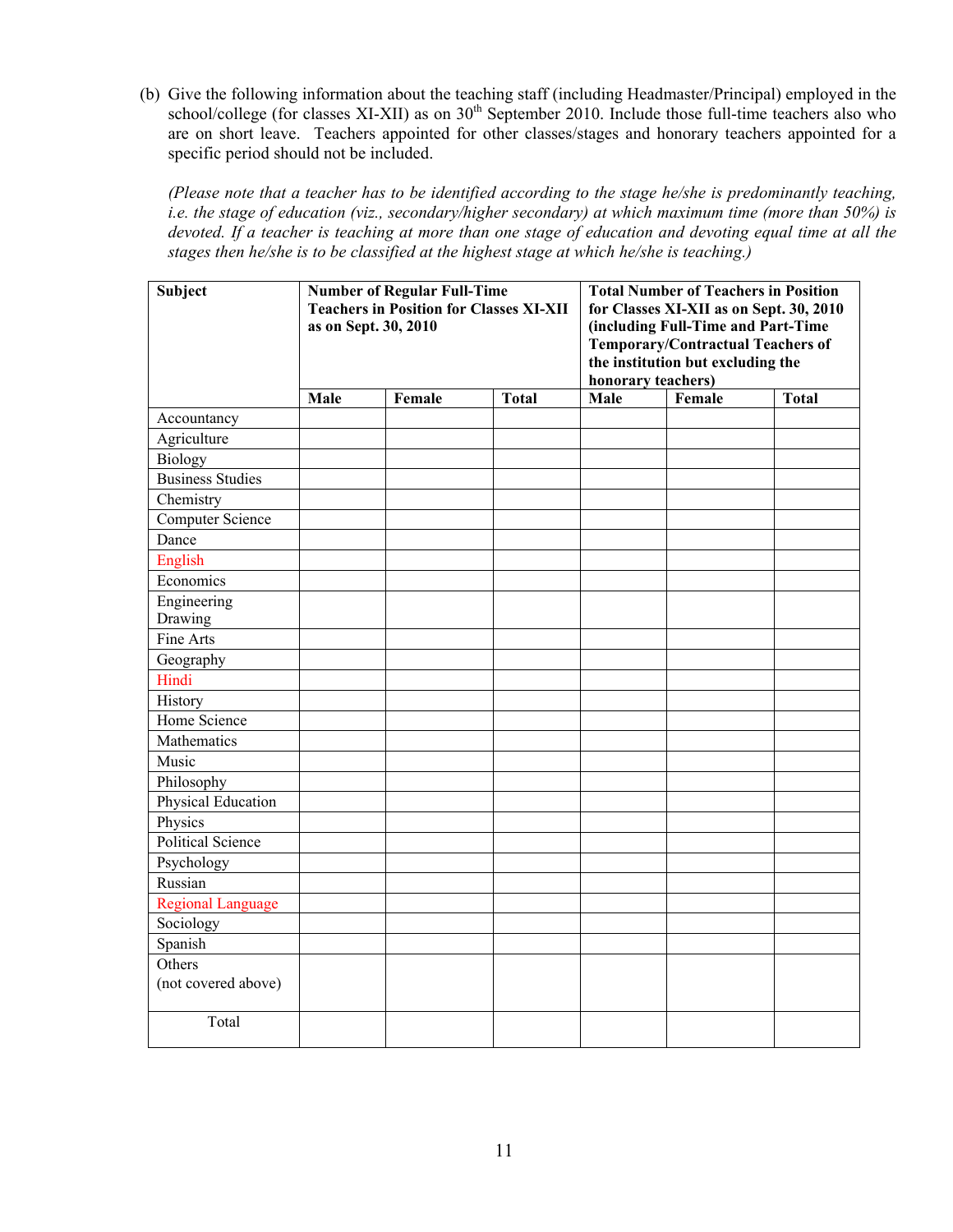19. (a) Give the information about the highest academic qualification and training status of the total number of regular and temporary teachers in position in the school/college for classes IX-X as mentioned against Question No. 18(a).

*(Please cross check that the total number of teachers by sex, educational qualification and training status provided in the table below must be the same as that of the total number of regular and temporary teachers by sex given against Question No. 18a.)*

| <b>Educational Qualification</b> | <b>Total Teachers in Position</b><br>(for Classes IX-X as on<br>Sept. 30, 2010) |        | <b>Trained Teachers in Position</b><br>(for Classes IX-X as on Sept.)<br>30, 2010) |        |
|----------------------------------|---------------------------------------------------------------------------------|--------|------------------------------------------------------------------------------------|--------|
|                                  | Male                                                                            | Female | Male                                                                               | Female |
| Undergraduate                    |                                                                                 |        |                                                                                    |        |
| Graduate or equivalent           |                                                                                 |        |                                                                                    |        |
| Post-Graduate or equivalent      |                                                                                 |        |                                                                                    |        |
| M. Phil or Ph. D or equivalent   |                                                                                 |        |                                                                                    |        |
| <b>Total</b>                     |                                                                                 |        |                                                                                    |        |

(b) Give the information about the highest academic qualification and training status of the total number of regular and temporary teachers in position in the school/college for classes XI-XII as mentioned against Question No. 18(b).

*(Please cross check that the total number of teachers by stream, sex, educational qualification and training status provided in the table below must be the same as that of the total number of regular and temporary teachers by stream and sex given against Question No. 18b.)*

| <b>Stream</b>             | <b>Highest</b><br><b>Educational</b><br>Qualification | <b>Total Teachers in Position</b><br>(for Classes XI-XII as on<br>Sept. 30, 2010) |        | <b>Trained Teachers in Position</b><br>(for Classes XI-XII as on<br>Sept. 30, 2010) |        |
|---------------------------|-------------------------------------------------------|-----------------------------------------------------------------------------------|--------|-------------------------------------------------------------------------------------|--------|
|                           |                                                       | Male                                                                              | Female | Male                                                                                | Female |
| Arts                      |                                                       |                                                                                   |        |                                                                                     |        |
|                           | Post-Graduate or<br>equivalent                        |                                                                                   |        |                                                                                     |        |
|                           | M. Phil or Ph. D<br>or equivalent                     |                                                                                   |        |                                                                                     |        |
| <b>Science</b>            |                                                       |                                                                                   |        |                                                                                     |        |
|                           | Post-Graduate or<br>equivalent                        |                                                                                   |        |                                                                                     |        |
|                           | M. Phil or Ph. D<br>or equivalent                     |                                                                                   |        |                                                                                     |        |
| Commerce                  |                                                       |                                                                                   |        |                                                                                     |        |
|                           | Post-Graduate or<br>equivalent                        |                                                                                   |        |                                                                                     |        |
|                           | M. Phil or Ph. D.<br>or equivalent                    |                                                                                   |        |                                                                                     |        |
| <b>Vocational Courses</b> |                                                       |                                                                                   |        |                                                                                     |        |
|                           | Post-Graduate or                                      |                                                                                   |        |                                                                                     |        |

: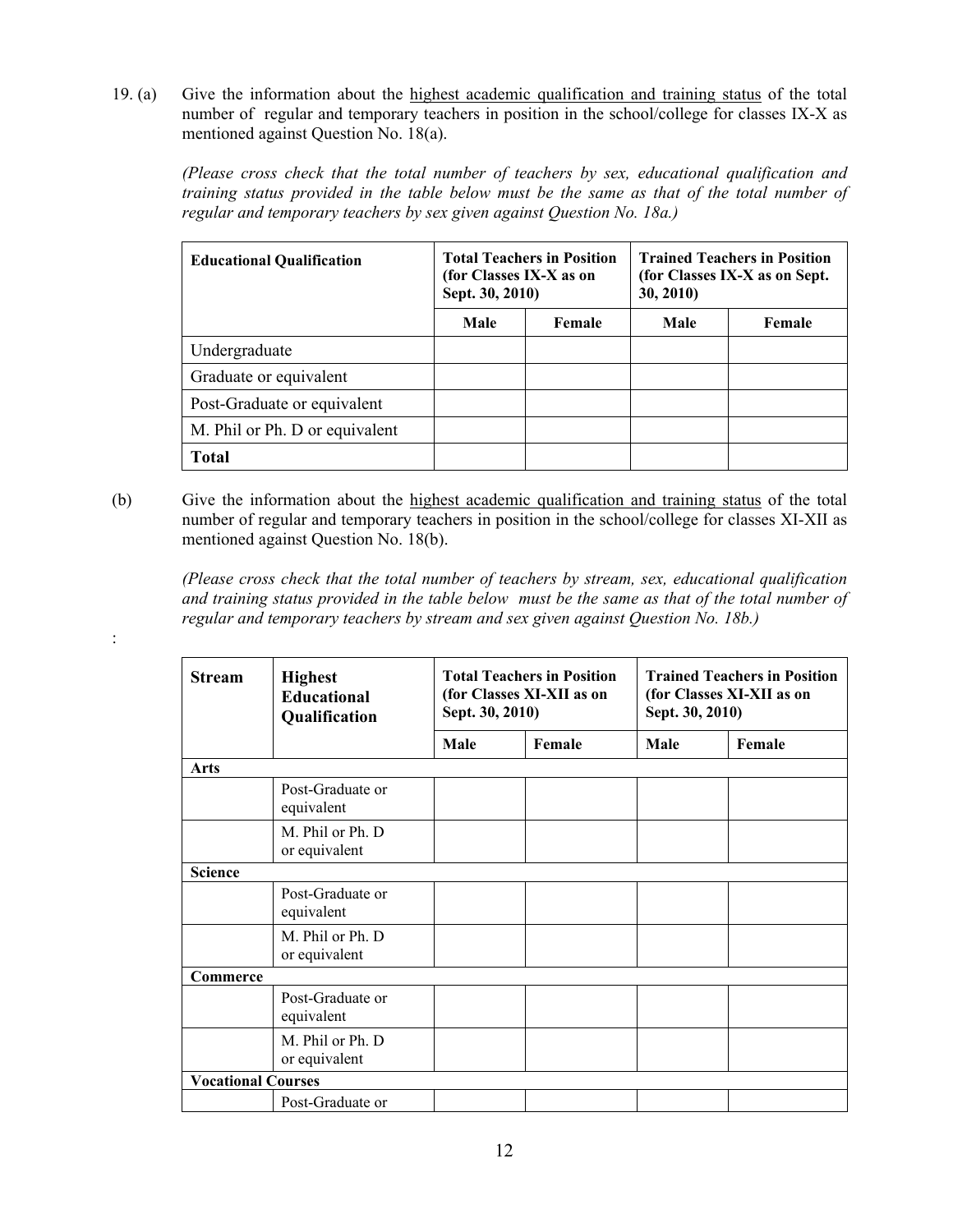|                      | equivalent                        |  |  |
|----------------------|-----------------------------------|--|--|
|                      | M. Phil or Ph. D<br>or equivalent |  |  |
| <b>Other Streams</b> |                                   |  |  |
|                      | Post-Graduate or<br>equivalent    |  |  |
|                      | M. Phil or Ph. D<br>or equivalent |  |  |

## **IV. Infrastructure and Teaching-Learning Facilities (as on 30th September 2010)**

20. (a) Does the school/college have its own building? (Yes = 1; No = 2)

- (b) If yes, the total covered area (in sq. m.) of the school/college building covering all the floors: Sq. m.
- (c) Area (in sq. m.) of vacant space in the school/college which can be used for expansion of infrastructure facilities?  $\Box$  Sq. m.
- 21. Type of the school/college building:  $(Pucca = 1; Partly Pucca = 2; Kuchcha = 3; Tent = 4; Others = 5)$

 $\overline{a}$ 

22. Number and area of classrooms and other rooms in usable condition in the school/college as on 30<sup>th</sup> September 2010

| <b>Type of Room</b>               | <b>Number</b> | Area (In sq. m.) |
|-----------------------------------|---------------|------------------|
| Classrooms for classes IX and X   |               |                  |
| Classrooms for classes XI and XII |               |                  |
| Rooms for administrative staff    |               |                  |
| Staff rooms (for teachers only)   |               |                  |
| Common rooms for students         |               |                  |
| Other rooms                       |               |                  |
| Total                             |               |                  |

23. (a) Number and condition of classrooms used for classes IX-X as on  $30<sup>th</sup>$  September 2010

| <b>Type</b>        | <b>Total</b><br>number of<br>classrooms | <b>Average size</b><br>of classrooms<br>(In sq. m.) | Number of<br>classrooms in<br>good condition | Number of<br>classrooms<br>which require<br>major repair | Number of<br>classrooms<br>which require<br>minor repair |
|--------------------|-----------------------------------------|-----------------------------------------------------|----------------------------------------------|----------------------------------------------------------|----------------------------------------------------------|
| Pucca              |                                         |                                                     |                                              |                                                          |                                                          |
| Partially Pucca    |                                         |                                                     |                                              |                                                          |                                                          |
| Kuchcha            |                                         |                                                     |                                              |                                                          |                                                          |
| Tent               |                                         |                                                     |                                              |                                                          |                                                          |
| Total <sup>8</sup> |                                         |                                                     |                                              |                                                          |                                                          |

<sup>&</sup>lt;sup>8</sup> The total number of classrooms for classes IX-X reported here must be equal to the total number of classrooms for classes IX-X reported against Question No. 22.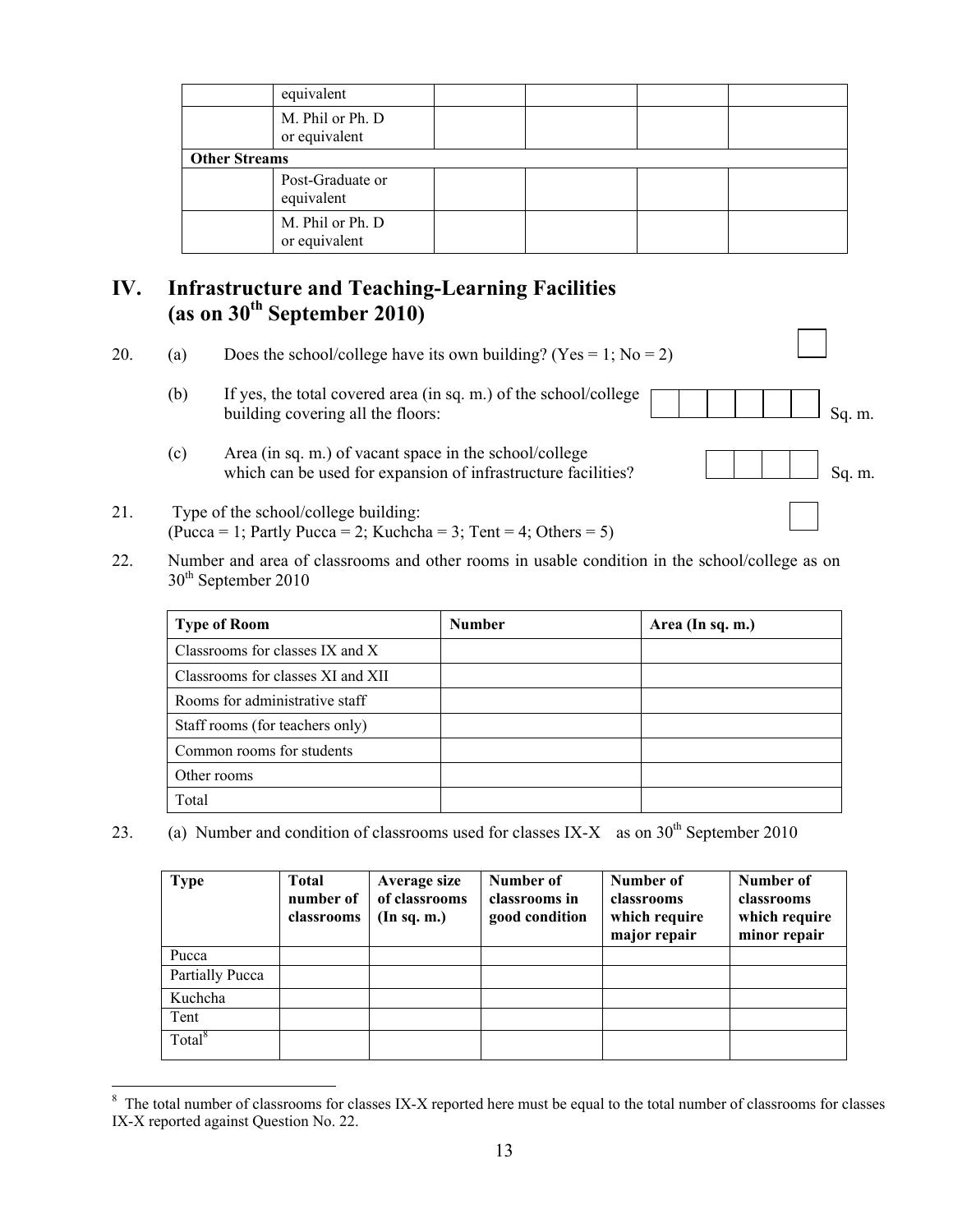(b) Number and condition of classrooms used for classes XI-XII as on  $30<sup>th</sup>$  September 2010

| <b>Type</b>        | <b>Total</b><br>number of<br>classrooms | Average size<br>of classrooms<br>(In sq. m.) | Number of<br>classrooms in<br>good condition | Number of<br>classrooms<br>which require<br>major repair | Number of<br>classrooms<br>which require<br>minor repair |
|--------------------|-----------------------------------------|----------------------------------------------|----------------------------------------------|----------------------------------------------------------|----------------------------------------------------------|
| Pucca              |                                         |                                              |                                              |                                                          |                                                          |
| Partially Pucca    |                                         |                                              |                                              |                                                          |                                                          |
| Kuchcha            |                                         |                                              |                                              |                                                          |                                                          |
| Tent               |                                         |                                              |                                              |                                                          |                                                          |
| Total <sup>9</sup> |                                         |                                              |                                              |                                                          |                                                          |

24. Does the school have the following facilities as on  $30<sup>th</sup>$  September 2010?

|                | Item                                                                                                                 | $(Yes = 1; No = 2)$ | <b>No. of Rooms</b> |
|----------------|----------------------------------------------------------------------------------------------------------------------|---------------------|---------------------|
| a.             | Separate room for Head Master/Principal                                                                              |                     |                     |
| $\mathbf{b}$ . | Separate room for Asst. Head Master/ Vice Principal                                                                  |                     |                     |
| c.             | Auditorium                                                                                                           |                     |                     |
| d.             | Separate common room for girls                                                                                       |                     |                     |
| e.             | Separate common room for boys                                                                                        |                     |                     |
| f.             | <b>Staffroom for teachers</b>                                                                                        |                     |                     |
| g.             | Separate staff room for female teachers                                                                              |                     |                     |
| h.             | Library rooms                                                                                                        |                     |                     |
| 1.             | Laboratory rooms                                                                                                     |                     |                     |
| $\cdot$        | Computer laboratory/room                                                                                             |                     |                     |
| $\mathbf{k}$ . | Room for indoor games                                                                                                |                     |                     |
| $\mathbf{1}$ . | Co-curricular/activity room                                                                                          |                     |                     |
| m.             | NCC/NSS/Scout & Guide room                                                                                           |                     |                     |
| $n_{\cdot}$    | First aid/sick room                                                                                                  |                     |                     |
| 0.             | Room to store sports equipment                                                                                       |                     |                     |
| p.             | Guidance and counseling room                                                                                         |                     |                     |
| q.             | Room for Chowkidar/watchman                                                                                          |                     |                     |
| r.             | Staff quarters (including residential quarters for<br>Head Master/Principal and Asst. Head Master/<br>Vice Principal |                     |                     |
| S.             | Kitchen shed/canteen                                                                                                 |                     |                     |
| t.             | Garden and social forestry                                                                                           |                     |                     |
|                | Total                                                                                                                |                     |                     |

The total number of classrooms for classes XI-XII reported here must be equal to the total number of classrooms for classes XI-XII reported against Question No. 22.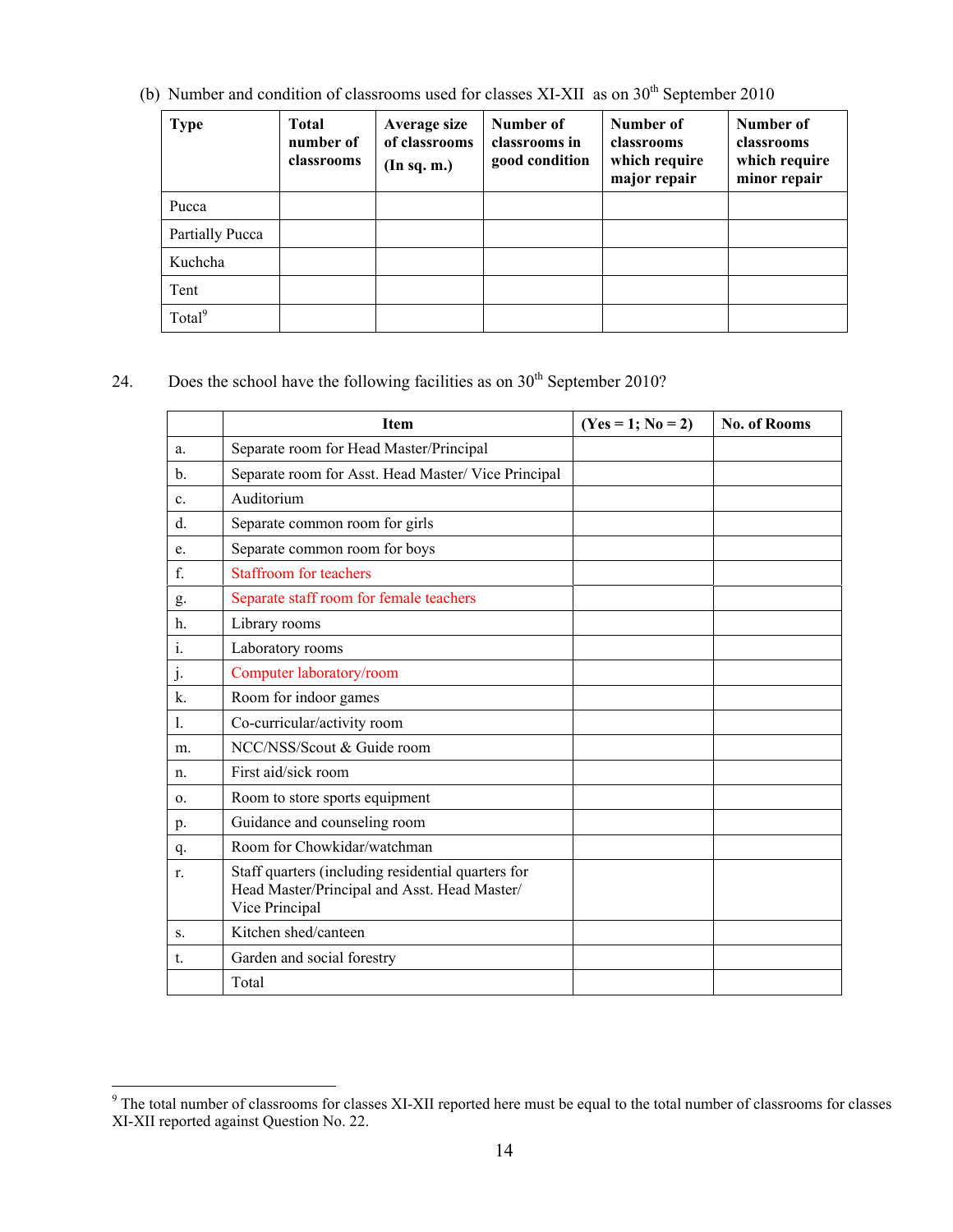| 25. | (a) | Does the school/college have boundary walls?<br>$(Yes = 1; No = 2)$                                                                                                                                     |  |
|-----|-----|---------------------------------------------------------------------------------------------------------------------------------------------------------------------------------------------------------|--|
|     | (b) | If yes, what kind of boundary walls does the school/college have?<br>(Pucca = 1; Kuchcha = 2; Partially Pucca = 3; Pucca but Broken = 4;<br>Barbed Wire Fence = 5; Green Fence = 6; Does not exist = 5) |  |
| 26. | (a) | Does the school/college have playground of its own? (Yes = 1; No= 2)                                                                                                                                    |  |
|     | (b) | If yes, whether the playground is in usable condition?<br>$(Yes = 1; No=2; Not Applicable = 3)$                                                                                                         |  |
|     | (b) | What is the area of the playground irrespective of its condition?<br>(Not Applicable = $00000$ )<br>Sq. m.                                                                                              |  |
|     | (d) | Does the school/college have adequate sports material? (Yes = 1; No= 2)                                                                                                                                 |  |
|     | (e) | Does the school/college have facilities for indoor games? (Yes = 1; No= 2)                                                                                                                              |  |
| 27. | (a) | Does the school/college have a boys' hostel(s)? (Yes = 1; No= 2)                                                                                                                                        |  |
|     | (b) | Does the school/college have a girls' hostel(s)? (Yes = 1; No= 2)                                                                                                                                       |  |
|     | (c) | Number of boarders residing in the hostel:                                                                                                                                                              |  |
|     |     | Girls:<br>Total:<br>Boys:                                                                                                                                                                               |  |
| 28. |     | Number of teachers for whom residential accommodation is available<br>in the school/college as on $30th$ September 2010:                                                                                |  |
| 29. |     | Does the school/college have electricity connection? (Yes = 1; No= 2)                                                                                                                                   |  |
| 30. |     | If no, what is the distance between the school/college and the<br>nearest electricity substation/source?<br>(Less than 1 km = 1; 1-2 Km = 2; 2-3 Km = 3; 3-5 Km = 4; More than 5 Km = 5)                |  |
| 31. | (a) | Number of bulbs/tubes and ceiling fans in working condition in the school/college:                                                                                                                      |  |
|     |     | <b>Ceiling Fans</b><br>Bulbs & Tubes<br>Total                                                                                                                                                           |  |
|     | (b) | Does the school have Generator set as a back up<br>or substitute for electricity facility? (Yes = 1; No= 2)                                                                                             |  |
| 32. |     | Number of computers in working condition available in the school/college:                                                                                                                               |  |
|     | (a) | For teaching and learning purposes:                                                                                                                                                                     |  |
|     | (b) | For use in the school/college office:                                                                                                                                                                   |  |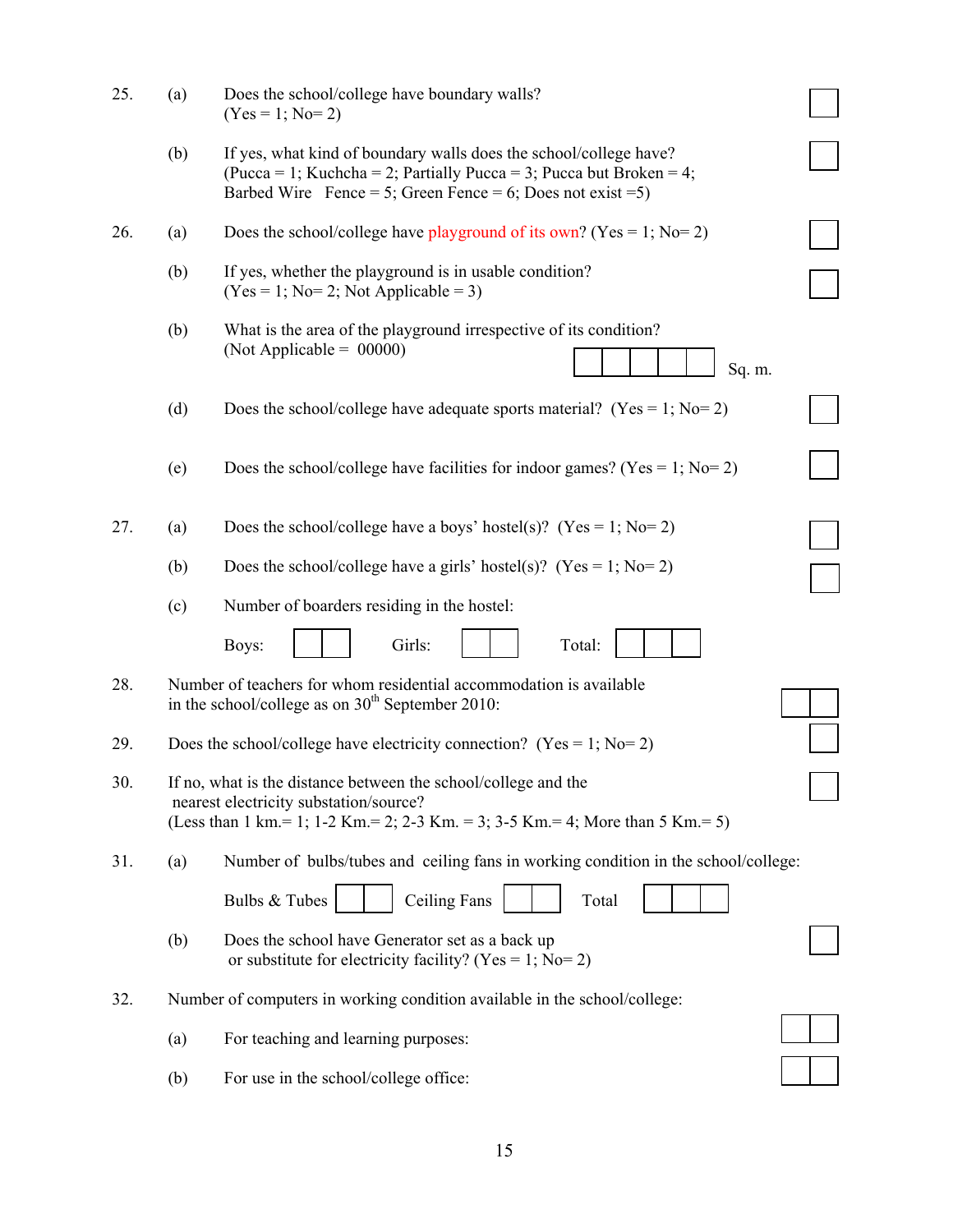- 33. (a) Does the school/college have Internet connectivity?  $(Yes = 1; No = 2; Not applicable = 3)$ 
	- (b) If yes, what is the bandwidth (if it is a broadband connection)? (less than 256 kbps = 1; more than 256 kbps = 2; Not Applicable = 3)
- 34. (a) Does the school/college have drinking water facility available to students within the school/college premises? (Yes=1; No=2)
	- (b) If yes, how many of the following sources of drinking water is/are available in the school/college.

| <b>Source of Drinking Water</b> | <b>Number</b> |
|---------------------------------|---------------|
| Tap                             |               |
| Hand Pump                       |               |
| Well                            |               |
| Pitcher/Bucket/Pot              |               |

- (c) Does the school/college have drinking water purifying system within the school/college premises?  $(Yes=1; No=2)$
- 35. Give details about the following facilities in the school/college as on 30<sup>th</sup> September 2010.

|                | <b>Item</b>                                                                                                         | <b>Whether exist</b><br>$(Yes = 1;$<br>$No = 2$ | <b>Number</b> | Whether adequate<br>$(Yes=1; No=2;$<br>Not Applicable = $3$ ) |
|----------------|---------------------------------------------------------------------------------------------------------------------|-------------------------------------------------|---------------|---------------------------------------------------------------|
| a.             | Urinals in usable condition within the<br>school/college premises                                                   |                                                 |               |                                                               |
| $\mathbf{b}$ . | Lavatory in usable condition within the<br>school/college premises                                                  |                                                 |               |                                                               |
| $\mathbf{c}$ . | Separate urinals for girls in usable condition<br>within the school/college premises                                |                                                 |               |                                                               |
| $d_{\cdot}$    | Separate lavatories for girls in usable condition<br>within the school/college premises                             |                                                 |               |                                                               |
| e.             | Separate urinals for physically challenged<br>students in usable condition within the<br>school/college premises    |                                                 |               |                                                               |
| f.             | Separate lavatories for physically challenged<br>students in usable condition within the<br>school/college premises |                                                 |               |                                                               |
| g.             | Separate urinals for teachers in usable<br>condition within the school/college premises                             |                                                 |               |                                                               |
| $h_{\cdot}$    | Separate lavatories for teachers in usable<br>condition within the school/college premises                          |                                                 |               |                                                               |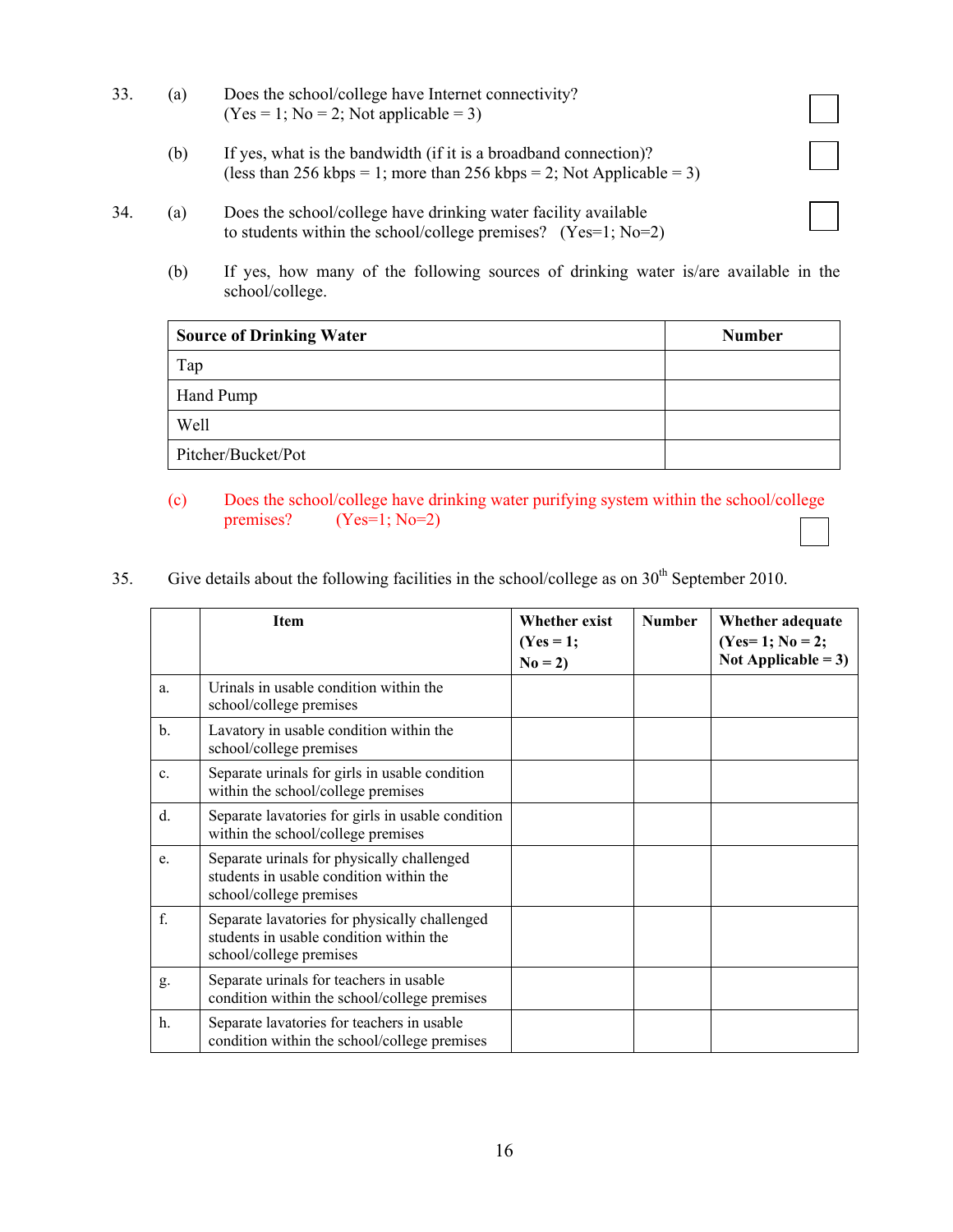36. Give information about the blackboards and furniture for students and teachers in the classrooms as on  $30<sup>th</sup>$  September 2010:

| <b>Class</b> | Number of               | Number of             | Number of                                       | <b>Number of Sections</b>                              |                                                          |                                         |
|--------------|-------------------------|-----------------------|-------------------------------------------------|--------------------------------------------------------|----------------------------------------------------------|-----------------------------------------|
|              | classrooms/<br>sections | usable<br>blackboards | sections<br>having<br>furniture for<br>teachers | <b>Having</b><br>adequate<br>furniture for<br>students | <b>Having</b><br>inadequate<br>furniture for<br>students | Not having<br>furniture for<br>students |
| VIII         |                         |                       |                                                 |                                                        |                                                          |                                         |
| IX           |                         |                       |                                                 |                                                        |                                                          |                                         |
| X            |                         |                       |                                                 |                                                        |                                                          |                                         |
| XI           |                         |                       |                                                 |                                                        |                                                          |                                         |
| XII          |                         |                       |                                                 |                                                        |                                                          |                                         |
| Total        |                         |                       |                                                 |                                                        |                                                          |                                         |

37. Number of students for whom desk/table and benches/chairs are available:

|     |     | Classes IX-X<br>Classes XI-XII                                                                                |  |
|-----|-----|---------------------------------------------------------------------------------------------------------------|--|
| 38. | (a) | Total number of administrative and support staff in position<br>(including laboratory and library assistants) |  |
|     | (b) | Number of laboratory assistants in position                                                                   |  |
|     | (c) | Does the school/college have furniture for administrative staff?<br>$(Yes = 1; No = 2)$                       |  |
|     | (d) | If yes, total number of administrative and support staff<br>for whom furniture are available                  |  |
| 39. |     | Does the school/college have library facility? (Yes = 1; No = 2)                                              |  |
| 40. | (a) | If yes, total number of books available in the library:<br>Textbooks<br>Reference books                       |  |
|     | (b) | Does the school/college have a full-time librarian?<br>$(Yes = 1; No = 2; NA = 3)$                            |  |
|     | (c) | Does the school have reading room/section in the library?<br>$(Yes = 1; No = 2; Not Applicable = 3)$          |  |
| 41. |     | Number of journals subscribed by the school/college:                                                          |  |
| 42. |     | Is the library housed in a pucca building:<br>$(Yes = 1; No = 2; Not Applicable = 3)$                         |  |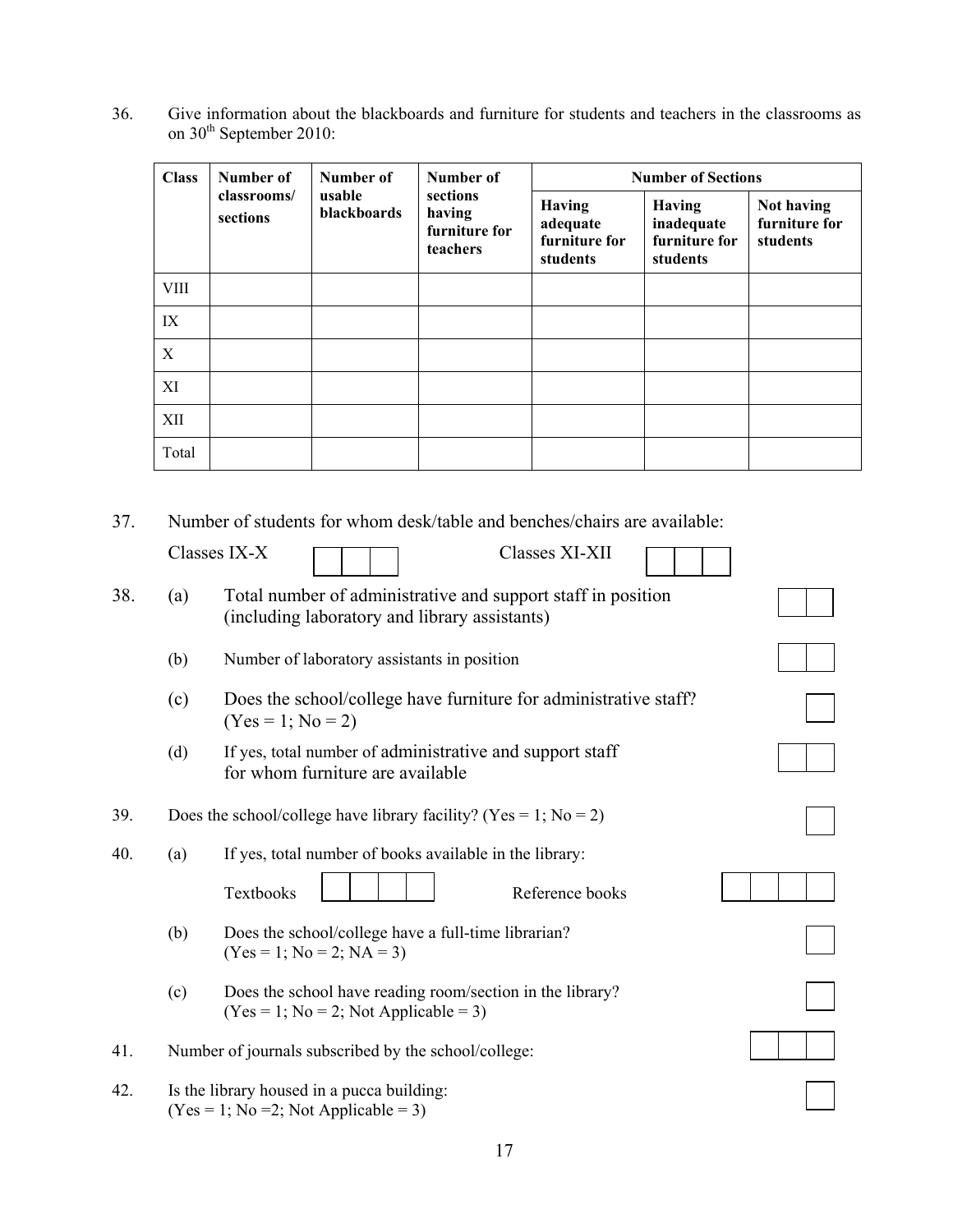43. Does the school/college have integrated science laboratory? (Integrated laboratory is the one in which Physics, Chemistry and Biology practicals are held)  $(Yes = 1; No = 2)$ 

| Laboratory         | <b>Whether exists</b><br>$(Yes = 1; No = 2)$ | <b>Present Condition</b><br>(Fully equipped $= 1$ ; Partially<br>equipped = 2; Not equipped = 3;<br>Not Applicable = $4$ ) | <b>Floor Area</b><br>(in Sq. m.) |
|--------------------|----------------------------------------------|----------------------------------------------------------------------------------------------------------------------------|----------------------------------|
| Physics            |                                              |                                                                                                                            |                                  |
| Chemistry          |                                              |                                                                                                                            |                                  |
| <b>Biology</b>     |                                              |                                                                                                                            |                                  |
| Computer           |                                              |                                                                                                                            |                                  |
| <b>Mathematics</b> |                                              |                                                                                                                            |                                  |
| Language           |                                              |                                                                                                                            |                                  |
| Geography          |                                              |                                                                                                                            |                                  |
| Home Science       |                                              |                                                                                                                            |                                  |
| Psychology         |                                              |                                                                                                                            |                                  |

44. Does the school/college have the following as on  $30<sup>th</sup>$  September 2010?

45. Does the school/college have the following in working/usable condition as on 30<sup>th</sup> September 2010?

| Equipment                          | $(Yes = 1; No = 2)$ | <b>Number</b> |
|------------------------------------|---------------------|---------------|
| Television                         |                     |               |
| Audio/Visual/Public Address System |                     |               |
| VCR/CD/DVD Player                  |                     |               |
| Tape Recorder                      |                     |               |
| <b>LCD</b> Projector               |                     |               |
| Overhead Projector                 |                     |               |
| Radio                              |                     |               |
| Cable TV                           |                     |               |
| <b>Musical Instruments</b>         |                     |               |
| School Band Set                    |                     |               |
| K-YN Equipment                     |                     |               |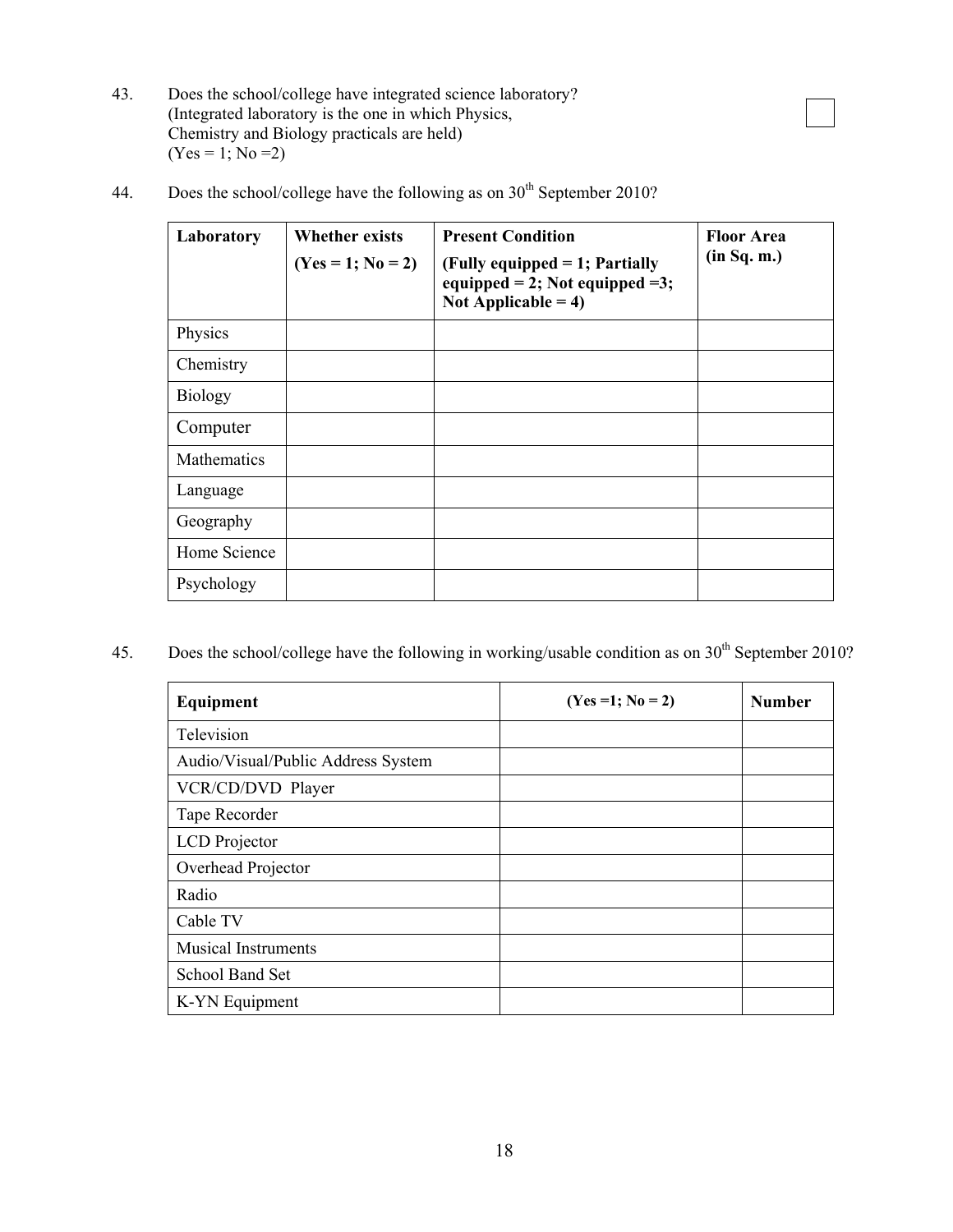46. Does the school/college have the following in working/usable condition as on 3oth September 2010?

| $(Yes = 1; No = 2)$ | <b>Number</b> |
|---------------------|---------------|
|                     |               |
|                     |               |
|                     |               |
|                     |               |
|                     |               |
|                     |               |
|                     |               |

 $\vert \ \ \vert$ 

- 47. (a) Does the school/college regularly bring out its Magazine?  $(Yes = 1; No = 2)$ 
	- (b) Does the school/college regularly bring out its Annual Report?  $(Yes = 1; No = 2)$
- 48. Does the school/college have a physical training instructor?  $(Yes = 1; No = 2)$
- 49. Does the school/college have disabled friendly infrastructure, specifically ramp (s)?  $(Yes = 1; No = 2)$

## **V. Examination Results**

50. (a) Results of the Class X Board Examination for the academic year 2009-10:

| Category  |             |              | Number of Students Appeared in the<br><b>Class X Board Examination, 2009-10</b> | <b>Number of Students Passed in the</b><br><b>Class X Board Examination, 2009-10</b> |              |              |  |  |  |
|-----------|-------------|--------------|---------------------------------------------------------------------------------|--------------------------------------------------------------------------------------|--------------|--------------|--|--|--|
|           | <b>Boys</b> | <b>Girls</b> | <b>Total</b>                                                                    | <b>Boys</b>                                                                          | <b>Girls</b> | <b>Total</b> |  |  |  |
| <b>SC</b> |             |              |                                                                                 |                                                                                      |              |              |  |  |  |
| <b>ST</b> |             |              |                                                                                 |                                                                                      |              |              |  |  |  |
| OBC       |             |              |                                                                                 |                                                                                      |              |              |  |  |  |
| Others    |             |              |                                                                                 |                                                                                      |              |              |  |  |  |
| Total     |             |              |                                                                                 |                                                                                      |              |              |  |  |  |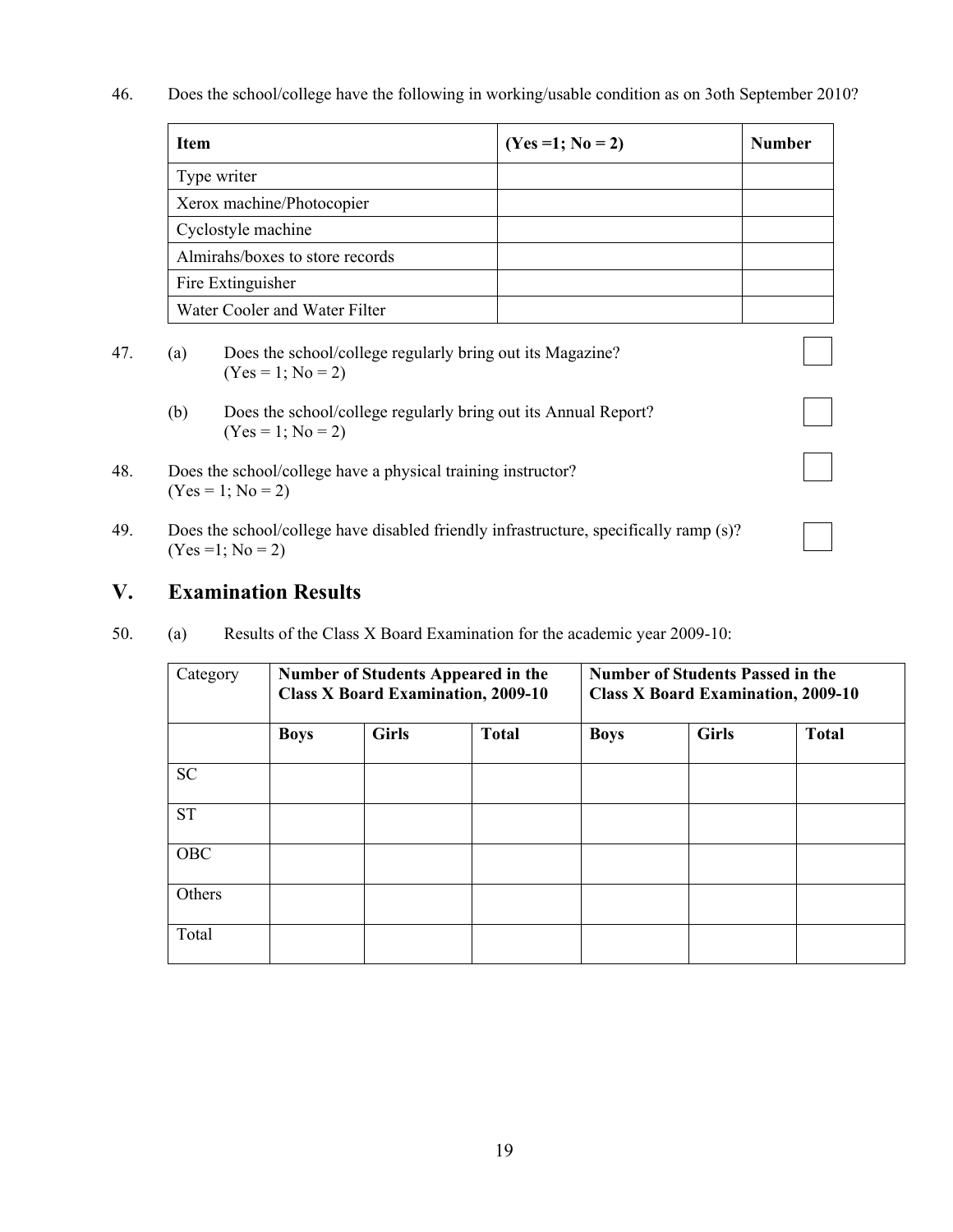|  | 50. | (b) | Results of the Class XII Board/University Examination in 2009-10: |
|--|-----|-----|-------------------------------------------------------------------|
|--|-----|-----|-------------------------------------------------------------------|

| Stream         | <b>Number of Students Appeared in the</b><br><b>Class XII Board/University Examination, 2009-10</b> |              |             |              |             |              |               |              | Number of Students Passed out in the<br><b>Class XII Board/University Examination, 2009-10</b> |              |             |              |             |              |             |              |               |       |              |              |
|----------------|-----------------------------------------------------------------------------------------------------|--------------|-------------|--------------|-------------|--------------|---------------|--------------|------------------------------------------------------------------------------------------------|--------------|-------------|--------------|-------------|--------------|-------------|--------------|---------------|-------|--------------|--------------|
|                | <b>SC</b>                                                                                           |              | <b>ST</b>   |              | <b>OBC</b>  |              | <b>Others</b> |              | <b>Total</b>                                                                                   |              | <b>SC</b>   |              | <b>ST</b>   |              | <b>OBC</b>  |              | <b>Others</b> |       | <b>Total</b> |              |
|                | <b>Boys</b>                                                                                         | <b>Girls</b> | <b>Boys</b> | <b>Girls</b> | <b>Boys</b> | <b>Girls</b> | <b>Boys</b>   | <b>Girls</b> | <b>Boys</b>                                                                                    | <b>Girls</b> | <b>Boys</b> | <b>Girls</b> | <b>Boys</b> | <b>Girls</b> | <b>Boys</b> | <b>Girls</b> | Boys          | Girls | <b>Boys</b>  | <b>Girls</b> |
| Arts           |                                                                                                     |              |             |              |             |              |               |              |                                                                                                |              |             |              |             |              |             |              |               |       |              |              |
| Science        |                                                                                                     |              |             |              |             |              |               |              |                                                                                                |              |             |              |             |              |             |              |               |       |              |              |
| Commerce       |                                                                                                     |              |             |              |             |              |               |              |                                                                                                |              |             |              |             |              |             |              |               |       |              |              |
| Vocational     |                                                                                                     |              |             |              |             |              |               |              |                                                                                                |              |             |              |             |              |             |              |               |       |              |              |
| Courses        |                                                                                                     |              |             |              |             |              |               |              |                                                                                                |              |             |              |             |              |             |              |               |       |              |              |
| Other          |                                                                                                     |              |             |              |             |              |               |              |                                                                                                |              |             |              |             |              |             |              |               |       |              |              |
| <b>Streams</b> |                                                                                                     |              |             |              |             |              |               |              |                                                                                                |              |             |              |             |              |             |              |               |       |              |              |
| Total          |                                                                                                     |              |             |              |             |              |               |              |                                                                                                |              |             |              |             |              |             |              |               |       |              |              |
| (All Streams)  |                                                                                                     |              |             |              |             |              |               |              |                                                                                                |              |             |              |             |              |             |              |               |       |              |              |

51. Distribution of the total number of students who passed out the Secondary School Board (Class X) Examination by range of marks secured and also by social category in 2009-10. $^{10}$ 

| <b>Range of Marks</b> |             | <b>Total Passouts</b> |             | <b>Scheduled Castes</b> | <b>Scheduled Tribes</b> |              |             | <b>Other Backward Castes</b> | <b>Others</b> |              |  |
|-----------------------|-------------|-----------------------|-------------|-------------------------|-------------------------|--------------|-------------|------------------------------|---------------|--------------|--|
|                       | <b>Boys</b> | <b>Girls</b>          | <b>Boys</b> | <b>Girls</b>            | <b>Boys</b>             | <b>Girls</b> | <b>Boys</b> | <b>Girls</b>                 | <b>Boys</b>   | <b>Girls</b> |  |
| Up to $40\%$          |             |                       |             |                         |                         |              |             |                              |               |              |  |
| 40-50%                |             |                       |             |                         |                         |              |             |                              |               |              |  |
| 50-60%                |             |                       |             |                         |                         |              |             |                              |               |              |  |
| 60-70%                |             |                       |             |                         |                         |              |             |                              |               |              |  |
| 70-80%                |             |                       |             |                         |                         |              |             |                              |               |              |  |
| 80-90%                |             |                       |             |                         |                         |              |             |                              |               |              |  |
| 90-100%               |             |                       |             |                         |                         |              |             |                              |               |              |  |
| Total                 |             |                       |             |                         |                         |              |             |                              |               |              |  |

<sup>&</sup>lt;sup>10</sup> Please ensure that the total number of passouts by range of marks reported here must be equal to the total number of passouts reported in Question No. 50(a).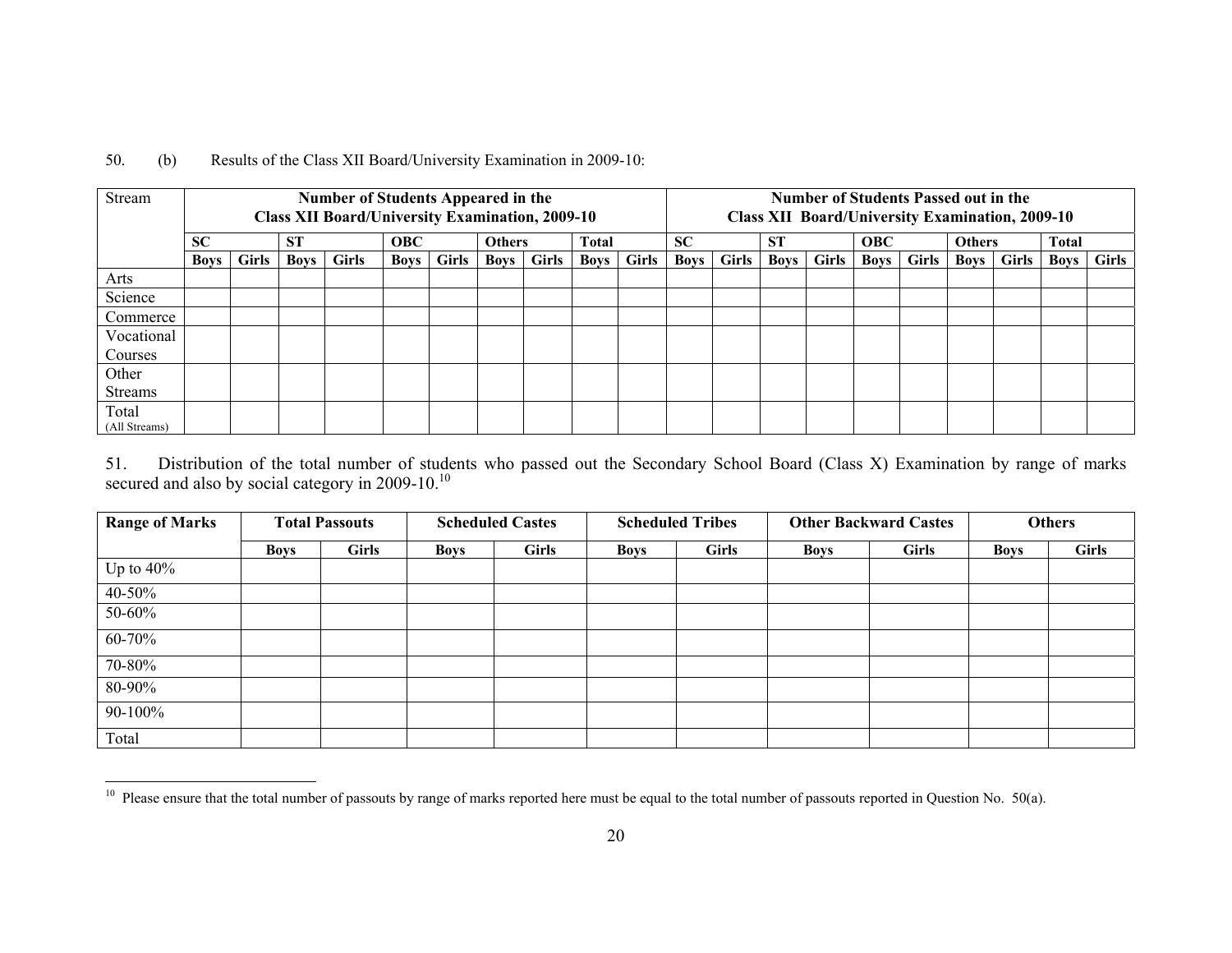52.Distribution of total number of students, who passed out the Higher Secondary School Board/University (Class XII) Examination (in all streams) by range of marks and social category in 2009-10.<sup>11</sup>

| <b>Range of Marks</b> | <b>Total Passouts</b> |       |             | <b>Scheduled Castes</b> |             | <b>Scheduled Tribes</b> | <b>Other Backward Castes</b> |              | <b>Others</b> |              |
|-----------------------|-----------------------|-------|-------------|-------------------------|-------------|-------------------------|------------------------------|--------------|---------------|--------------|
|                       | <b>Boys</b>           | Girls | <b>Boys</b> | <b>Girls</b>            | <b>Boys</b> | <b>Girls</b>            | <b>Boys</b>                  | <b>Girls</b> | <b>Boys</b>   | <b>Girls</b> |
| Up to $40\%$          |                       |       |             |                         |             |                         |                              |              |               |              |
| 40-50%                |                       |       |             |                         |             |                         |                              |              |               |              |
| 50-60%                |                       |       |             |                         |             |                         |                              |              |               |              |
| 60-70%                |                       |       |             |                         |             |                         |                              |              |               |              |
| 70-80%                |                       |       |             |                         |             |                         |                              |              |               |              |
| 80-90%                |                       |       |             |                         |             |                         |                              |              |               |              |
| 90-100%               |                       |       |             |                         |             |                         |                              |              |               |              |
| Total                 |                       |       |             |                         |             |                         |                              |              |               |              |

<sup>&</sup>lt;sup>11</sup> Please ensure that the total number of passouts by range of marks reported here must be equal to the total number of passouts reported in Question No. 50(b).